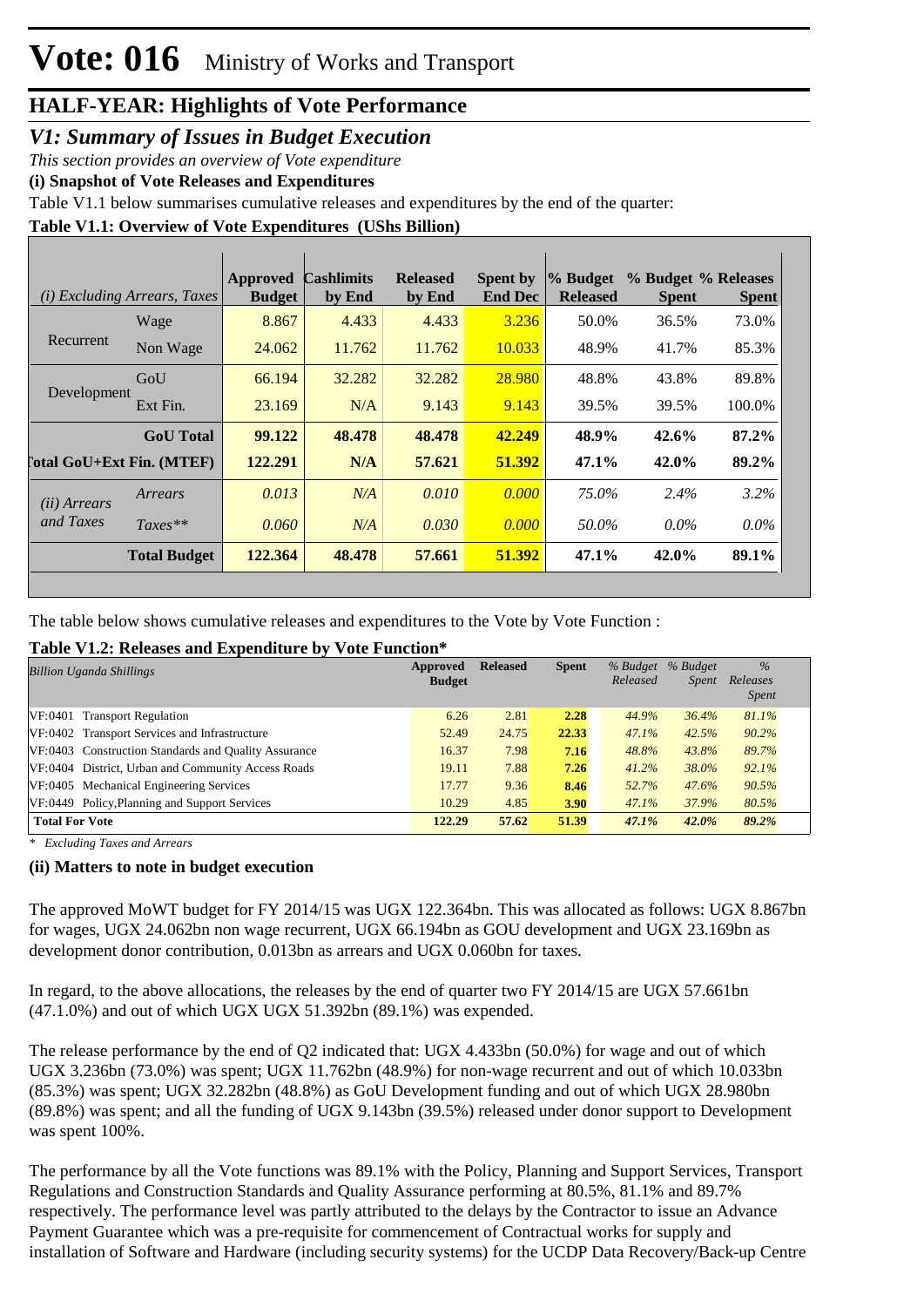# **Vote: 016** Ministry of Works and Transport

### **HALF-YEAR: Highlights of Vote Performance**

and services and the cancellation of the procurement of a service provider for setting up an inspection Pit for PSVs at TLB offices due to the on-going construction works for a maritime administration office block in the same premises.

#### **Table V1.3: High Unspent Balances and Over-Expenditure in the Domestic Budget (Ushs Bn)**

| (i) Major unpsent balances                                                                                                                                                                                                                          |
|-----------------------------------------------------------------------------------------------------------------------------------------------------------------------------------------------------------------------------------------------------|
| <b>Programs, Projects and Items</b>                                                                                                                                                                                                                 |
| VF: 0402 Transport Services and Infrastructure                                                                                                                                                                                                      |
| <b>1.61 Bn Shs Programme/Project:</b> 0951 East African Trade and Transportation Facilitation                                                                                                                                                       |
| Reason: Works for OSBP and ICD did not progress as planned                                                                                                                                                                                          |
| <b>Items</b>                                                                                                                                                                                                                                        |
| <b>1.56Bn Shs</b> Item: 312104 Other Structures                                                                                                                                                                                                     |
| Reason: Works for OSBP and ICD did not progress as planned                                                                                                                                                                                          |
| <b>Programs, Projects and Items</b>                                                                                                                                                                                                                 |
| VF: 0405 Mechanical Engineering Services                                                                                                                                                                                                            |
| 0.72Bn Shs Programme/Project: 13<br>Mechanical Engineering Services                                                                                                                                                                                 |
| Reason: The funds were expected to be used toward the operation of MV Kalangala which did not operation. In addition, some of the<br>funds were expected to be paid toward insurance of MV Kalangala but there were delays in signing the contract. |
| <b>Items</b>                                                                                                                                                                                                                                        |
| <b>0.59 Bn Shs</b> Item: 211101 General Staff Salaries                                                                                                                                                                                              |
| Reason: The department expected to recruit additional staff but the process is yet to be concluded.                                                                                                                                                 |
| <b>Programs, Projects and Items</b>                                                                                                                                                                                                                 |
| VF: 0402 Transport Services and Infrastructure                                                                                                                                                                                                      |
| <b>0.65Bn Shs</b> Programme/Project: 11<br><b>Transport Infrastructure and Services</b>                                                                                                                                                             |
| Reason: Funds were earmarked for the development of Engineering designs of Gaba, Butebo and Bule landing sites that is still under<br>procurement                                                                                                   |
| (ii) Expenditures in excess of the original approved budget                                                                                                                                                                                         |
|                                                                                                                                                                                                                                                     |
| * Excluding Taxes and Arrears                                                                                                                                                                                                                       |

### *V2: Performance Highlights*

*This section provides highlights of output performance, focusing on key outputs and actions impelemented to improve section performance.*

#### **Table V2.1: Key Vote Output Indicators and Expenditures\***

| <i>Vote, Vote Function</i><br><b>Key Output</b> | <b>Approved Budget and</b><br><b>Planned outputs</b>                                                                                                                                     | <b>Cumulative Expenditure</b><br>and Performance                                                 | <b>Status and Reasons for any</b><br><b>Variation from Plans</b> |
|-------------------------------------------------|------------------------------------------------------------------------------------------------------------------------------------------------------------------------------------------|--------------------------------------------------------------------------------------------------|------------------------------------------------------------------|
| <b>Vote Function: 0401 Transport Regulation</b> |                                                                                                                                                                                          |                                                                                                  |                                                                  |
| Output: 040101                                  | Policies, laws, guidelines, plans and strategies developed                                                                                                                               |                                                                                                  |                                                                  |
|                                                 | Description of Performance: Road Safety Drafting Principles Procurement of IWT Policy and The contract for the review of<br>for the Draft Bills of Road<br>Safety Act and Road Transport | Strategy consultancy to be re-<br>initiated                                                      | the Act expired before the<br>Consultant could a submit          |
|                                                 | Services Act prepared and<br>submitted to Cabinet                                                                                                                                        | Principles for drafting the IWT<br>Bill prepared, SWG and TMT                                    | acceptable reports<br>The Draft Axle load control                |
|                                                 | Drafting Principles submitted to consulted.<br>cabinet and Draft IWT                                                                                                                     |                                                                                                  | Policy required updating of<br>information and data before it    |
|                                                 | legislation prepared t                                                                                                                                                                   | Draft ratification cabinet memos could be submitted<br>for SOLAS and STCW prepared               |                                                                  |
|                                                 | Cabinet Memo for ratification of and submitted to SG for legal<br><b>IMO</b> Conventions submitted to<br>Cabinet Secretariat                                                             | advice.                                                                                          |                                                                  |
|                                                 | Draft Axle Load Control Policy<br>submitted to Cabinet                                                                                                                                   | Draft Statutory Instrument for<br>use of life jackets completed and<br>due for submission to SG. |                                                                  |
|                                                 | Development of Driver Training Draft Statutory Instrument for<br>Manuals for drivers of motor                                                                                            | SIRB completed and due for                                                                       |                                                                  |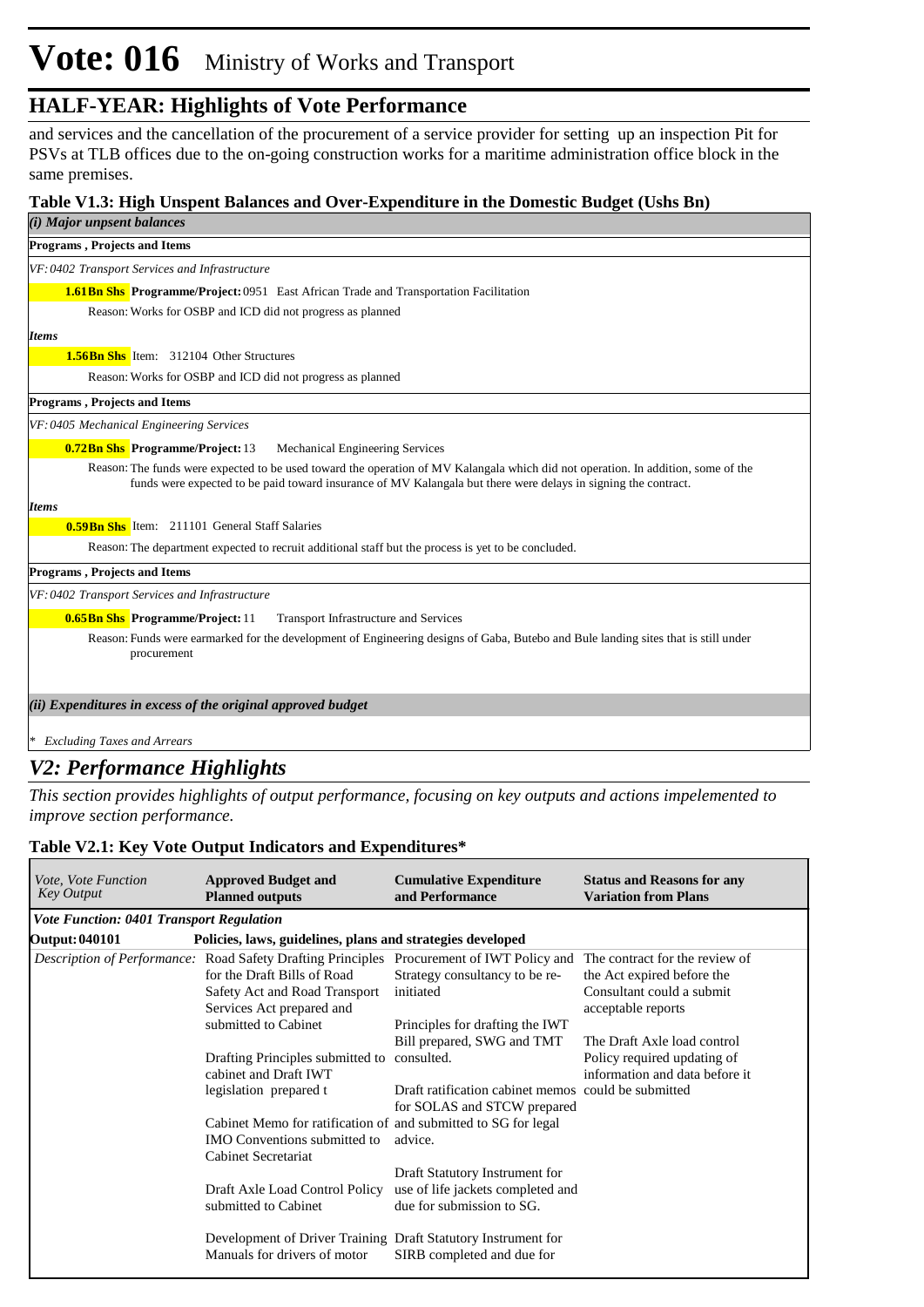| Vote, Vote Function<br><b>Key Output</b>                                    | <b>Approved Budget and</b><br><b>Planned outputs</b>                                                    | <b>Cumulative Expenditure</b><br>and Performance                                                                                                                                                               | <b>Status and Reasons for any</b><br><b>Variation from Plans</b>                             |
|-----------------------------------------------------------------------------|---------------------------------------------------------------------------------------------------------|----------------------------------------------------------------------------------------------------------------------------------------------------------------------------------------------------------------|----------------------------------------------------------------------------------------------|
|                                                                             | cycles, Public Service Vehicles,                                                                        | submission to SG.                                                                                                                                                                                              |                                                                                              |
|                                                                             | and goods vehicles finalised                                                                            | Final Report for the<br>Development of Driver Training<br>Manuals for drivers of motor<br>cycles, Public Service Vehicles,<br>and goods vehicles produced.                                                     |                                                                                              |
|                                                                             |                                                                                                         | Preparation of TOR for the<br>Consultancy Services to design,<br>install and operationalize a<br>Satellite-based ICT speed<br>management system for Public<br>Service Vehicles and goods<br>vehicles finalized |                                                                                              |
| <b>Output Cost:</b>                                                         | UShs Bn:<br>1.322                                                                                       | UShs Bn:                                                                                                                                                                                                       | 0.533 % Budget Spent:<br>40.3%                                                               |
| <b>Output: 040102</b>                                                       | <b>Road Safety Programmes Coordinated and Monitored</b>                                                 |                                                                                                                                                                                                                |                                                                                              |
|                                                                             | Description of Performance: 4 No. Sensitization campaigns<br>conducted                                  | 4 No. sensitization campaigns<br>conducted                                                                                                                                                                     | No investigations of major<br>accidents were carried out<br>during the quarter               |
|                                                                             | Traffic & Road Safety<br>Regulations monitored and<br>evaluated                                         | Traffic & Road Safety<br>Regulations monitored and<br>evaluated                                                                                                                                                |                                                                                              |
|                                                                             | Major road accidents<br>investigated and reports<br>produced                                            | Major road accidents<br>investigated and reports<br>produced                                                                                                                                                   |                                                                                              |
|                                                                             | implemented                                                                                             | EAC Vehicle Load Control Act EAC Vehicle Load Control Act<br>implemented                                                                                                                                       |                                                                                              |
|                                                                             | Axle load control operations<br>monitored and surveys carried<br>out                                    | Axle load control operations<br>monitored and surveys carried<br>out                                                                                                                                           |                                                                                              |
| Performance Indicators:                                                     |                                                                                                         |                                                                                                                                                                                                                |                                                                                              |
| No. of Road Safety<br><b>Awareness Campaigns</b><br>conducted               | 4                                                                                                       | $\boldsymbol{0}$                                                                                                                                                                                               |                                                                                              |
| % of Driving Schools<br>inspected                                           | 50                                                                                                      | $\overline{0}$                                                                                                                                                                                                 |                                                                                              |
| <b>Output Cost:</b>                                                         | 0.908<br>UShs Bn:                                                                                       | UShs Bn:                                                                                                                                                                                                       | 42.0%<br>0.382 % Budget Spent:                                                               |
| <b>Output: 040103</b><br>Description of Performance: 19,000 PSVs, 500 IWTVs | Public Service Vehicles & Inland water Transport vessels Inspected & licensed<br>inspected and licensed | 11,007 PSVs inspected and<br>licensed                                                                                                                                                                          | Lack of Vehicles in good<br>mechanical condition hindered<br>the achievement of the set      |
|                                                                             | 98% bus operator licenses<br>processed                                                                  | 67 Inland Water Transport<br>Vessels (IWTV) inspected and<br>licensed                                                                                                                                          | targets due to inability to carry<br>out field activities                                    |
|                                                                             | Bus routes monitored.                                                                                   |                                                                                                                                                                                                                | Lack of adequate enforcement                                                                 |
|                                                                             | 50%. Driving schools inspected                                                                          | 55% Bus operator licenses<br>processed                                                                                                                                                                         | on water by the Marine Police,<br>and also, Lack of Vehicles in<br>good mechanical condition |
|                                                                             | 1 No. Baseline Survey for PSVs 15% bus routes monitored<br>conducted                                    |                                                                                                                                                                                                                | affected the achievement of the<br>set target                                                |
|                                                                             | <b>PSV Driver Badges Processed</b><br>and issued                                                        | 10% of Driving schools<br>inspected                                                                                                                                                                            |                                                                                              |
|                                                                             |                                                                                                         | 336 driver badges produced and<br>issued                                                                                                                                                                       |                                                                                              |
| Performance Indicators:                                                     |                                                                                                         |                                                                                                                                                                                                                |                                                                                              |
| % of Public Service Vehicles<br>processed                                   | 19,000                                                                                                  | 5528                                                                                                                                                                                                           |                                                                                              |
| % of Bus operator liscences                                                 | 98                                                                                                      | 25                                                                                                                                                                                                             |                                                                                              |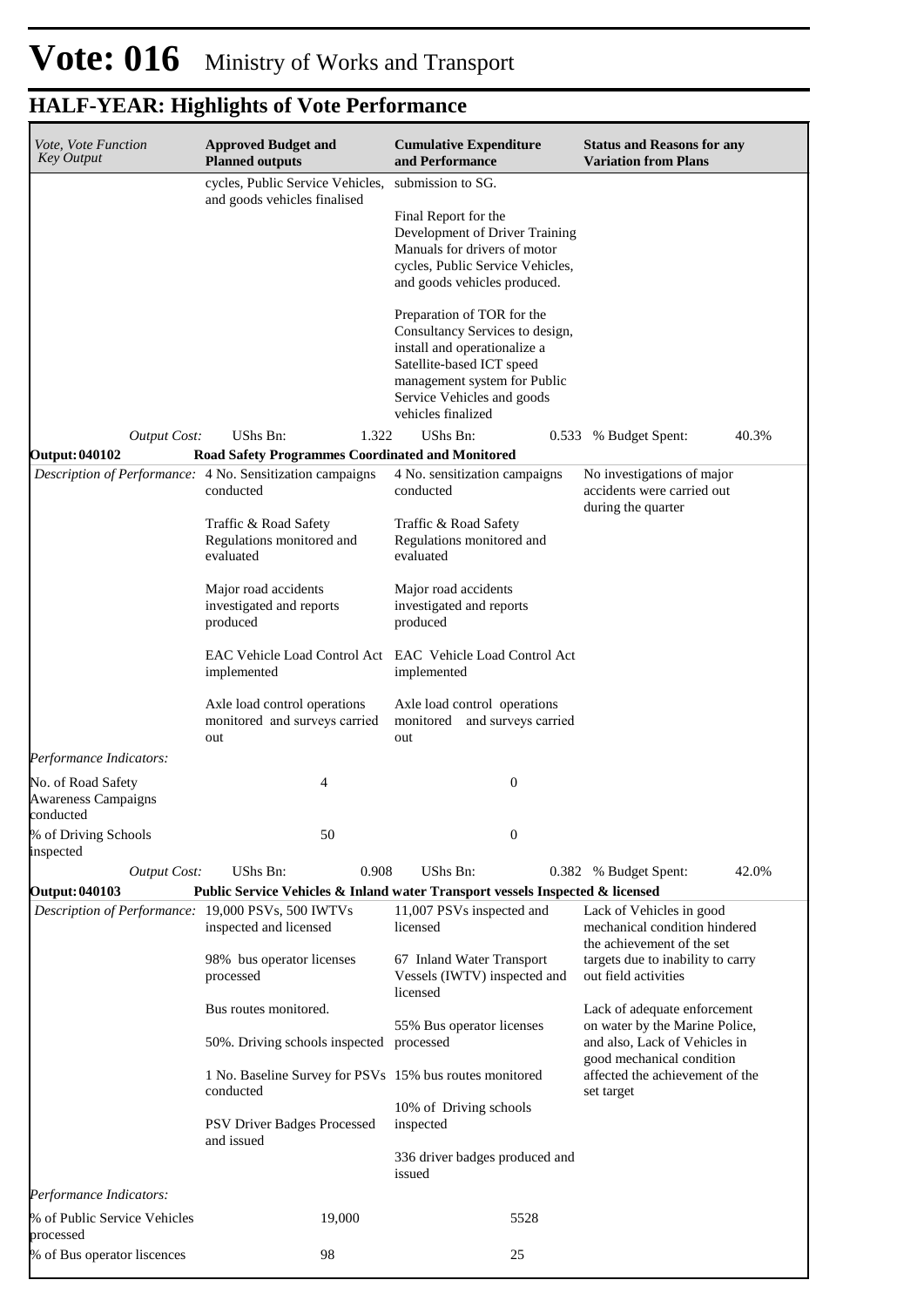| Vote, Vote Function<br><b>Key Output</b>                                               | <b>Approved Budget and</b><br><b>Planned outputs</b>                                                    | <b>Cumulative Expenditure</b><br>and Performance                                                       | <b>Status and Reasons for any</b><br><b>Variation from Plans</b>                         |  |  |
|----------------------------------------------------------------------------------------|---------------------------------------------------------------------------------------------------------|--------------------------------------------------------------------------------------------------------|------------------------------------------------------------------------------------------|--|--|
| processed                                                                              |                                                                                                         |                                                                                                        |                                                                                          |  |  |
| <b>Output Cost:</b>                                                                    | UShs Bn:<br>1.640                                                                                       | UShs Bn:                                                                                               | 43.4%<br>0.711 % Budget Spent:                                                           |  |  |
| <b>Output: 040104</b>                                                                  | <b>Air Transport Programmes coordinated and Monitored</b>                                               |                                                                                                        |                                                                                          |  |  |
| Description of Performance: 02 No. BASAs Negotiated                                    | 04 No. BASAs Reviewed                                                                                   | 1 No. BASA negotiated with<br>Sudan                                                                    | Inspection of Entebbe<br>International Airport was not                                   |  |  |
|                                                                                        |                                                                                                         | 3 No. BASA signed with<br>MOROCCO, BURUNDI and                                                         | done by the Entebbe<br><b>International Airport Inspection</b><br>Committee was not done |  |  |
|                                                                                        | 12 No. National air transport<br>programmes coordinated                                                 | AUSTRALIA.                                                                                             | because the EIAIC is not<br>properly constituted.                                        |  |  |
|                                                                                        | 13 No. upcountry aerodromes<br>inspected                                                                | 2 no. meeting coordinated in<br>Kigali Rwanda and Arusha.                                              | No funds were available for<br>travel to the ICAN joint BASA                             |  |  |
|                                                                                        | 04 No. Inspections of Entebbe<br>International Airport conducted                                        | 4 No. National air transport<br>programmes coordinated                                                 | negotiation meeting in South<br>Africa in August.                                        |  |  |
|                                                                                        |                                                                                                         | 1 No. inspections of Entebbe<br>International Airport conducted                                        |                                                                                          |  |  |
|                                                                                        |                                                                                                         | 3 No. Up-Country aerodromes<br>were inspected in Jinja, Arua<br>and Gulu.                              |                                                                                          |  |  |
| Performance Indicators:                                                                |                                                                                                         |                                                                                                        |                                                                                          |  |  |
| Number of BASAs processed                                                              | 6                                                                                                       | 2                                                                                                      |                                                                                          |  |  |
| No. of national, regional, and<br>international civil aviation<br>programs coordinated | 12                                                                                                      | 2                                                                                                      |                                                                                          |  |  |
| % of aerodromes maintained                                                             | 100                                                                                                     | 23                                                                                                     |                                                                                          |  |  |
| (Routine)                                                                              |                                                                                                         |                                                                                                        |                                                                                          |  |  |
| <b>Output Cost:</b>                                                                    | UShs Bn:<br>0.379                                                                                       | UShs Bn:                                                                                               | 38.1%<br>0.144 % Budget Spent:                                                           |  |  |
| <b>Output: 040105</b>                                                                  |                                                                                                         | Water and Rail Transport Programmes Coordinated and Monitored.                                         |                                                                                          |  |  |
|                                                                                        | Description of Performance: 10 No. Conventional vessels<br>vessels (less than 24m) inspected completed. | Construction of Foundation of<br>and 400 No. Non-conventional Maritime Administration block            | N/A                                                                                      |  |  |
|                                                                                        | Water and railway transport<br>Safety carried out                                                       | 04 No Of public sensitization on Principles for drafting the UR<br>Bill ready                          |                                                                                          |  |  |
|                                                                                        | Formulation of Boat Building<br>Standards initiated                                                     | 12 No. Conventional vessels<br>and 605No. Non-conventional<br>vessels(less than 24m) inspected         |                                                                                          |  |  |
|                                                                                        | Seafarers Identification and<br>Record books produced                                                   | Procurement of consultant to<br>conduct feasibility study for the<br>Boat building standards initiated |                                                                                          |  |  |
|                                                                                        | Maritime and Railway<br>Accidents investigated                                                          | 01No. Of Maritime accident<br>investigated on L. Albert in<br>Kibaale District.                        |                                                                                          |  |  |
|                                                                                        |                                                                                                         | 04 No Of public sensitization on<br>Water and railway transport<br>Safety carried out                  |                                                                                          |  |  |
| Performance Indicators:                                                                |                                                                                                         |                                                                                                        |                                                                                          |  |  |
| No. of regional and<br>international maritime<br>transport programs<br>coordinated     | 4                                                                                                       | $\mathbf{0}$                                                                                           |                                                                                          |  |  |
| % of Marine Vessels<br>inspected                                                       | 410                                                                                                     | 2                                                                                                      |                                                                                          |  |  |
| % of major water and<br>railway accidents investigated                                 | 50                                                                                                      | 0                                                                                                      |                                                                                          |  |  |
| <b>Output Cost:</b>                                                                    | UShs Bn:<br>0.092                                                                                       | UShs Bn:                                                                                               | 0.031 % Budget Spent:<br>33.3%                                                           |  |  |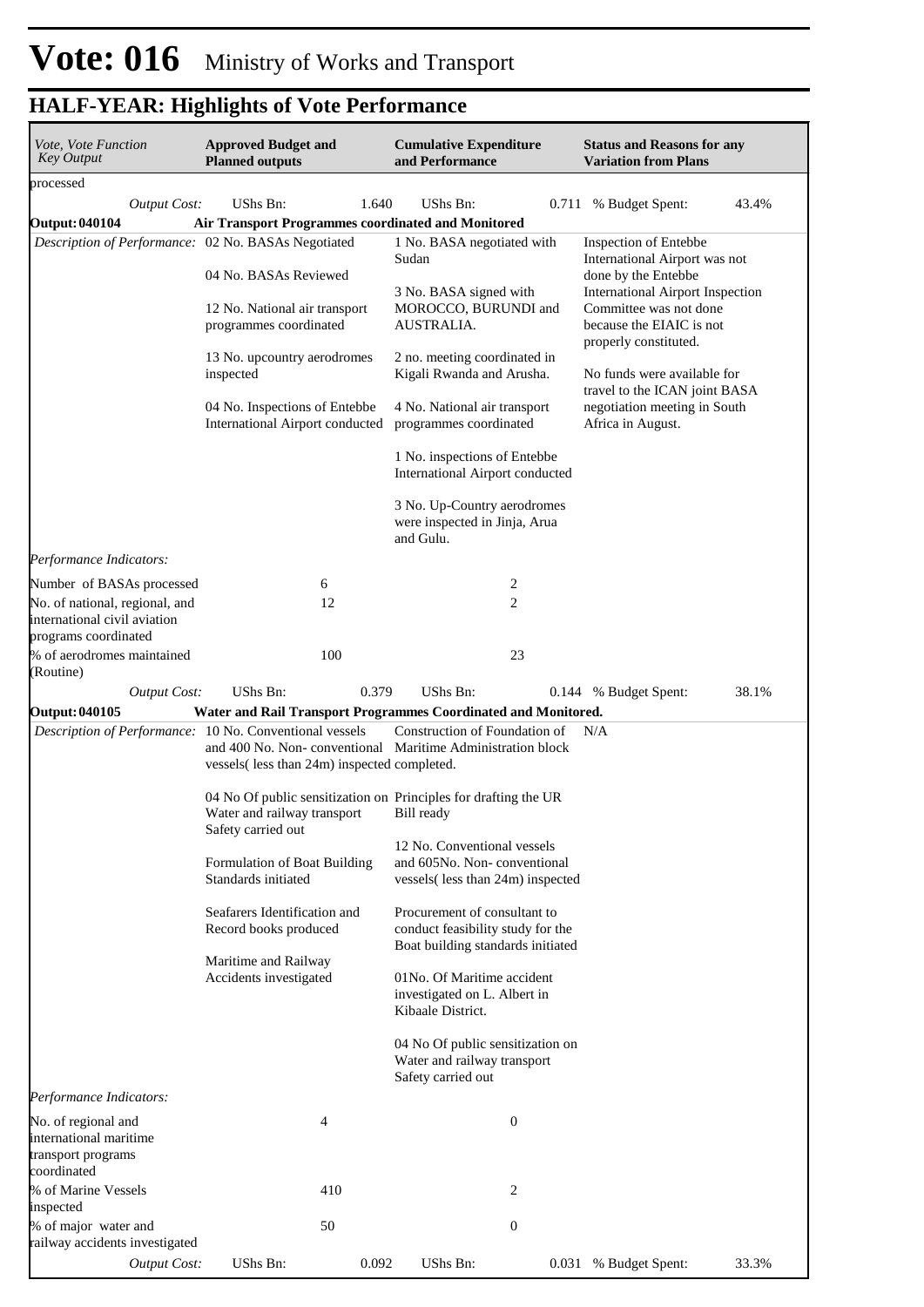| Vote, Vote Function<br>Key Output                                 | <b>Approved Budget and</b><br><b>Planned outputs</b>                                                                                                                                                                                                | <b>Cumulative Expenditure</b><br>and Performance                                                                                                                         | <b>Status and Reasons for any</b><br><b>Variation from Plans</b>                           |
|-------------------------------------------------------------------|-----------------------------------------------------------------------------------------------------------------------------------------------------------------------------------------------------------------------------------------------------|--------------------------------------------------------------------------------------------------------------------------------------------------------------------------|--------------------------------------------------------------------------------------------|
| <b>Vote Function Cost</b>                                         | <b>UShs Bn:</b>                                                                                                                                                                                                                                     | 6.257 UShs Bn:                                                                                                                                                           | 36.4%<br>2.276 % Budget Spent:                                                             |
|                                                                   | Vote Function: 0402 Transport Services and Infrastructure                                                                                                                                                                                           |                                                                                                                                                                          |                                                                                            |
| Output: 040201                                                    | Policies, laws, guidelines, plans and strategies                                                                                                                                                                                                    |                                                                                                                                                                          |                                                                                            |
| Description of Performance: Regional Transport Sector             | Projects and Programmes<br>Coordinated.                                                                                                                                                                                                             | 3 No. Regional Transport Sector N/A<br>Projects and Programmes<br>Coordinated.                                                                                           |                                                                                            |
|                                                                   | Investment plan for improving<br>interconnectivity of the islands<br>in Lake Victoria prepared                                                                                                                                                      | Data on Transport modes<br>collected and analysed                                                                                                                        |                                                                                            |
|                                                                   | URC Bill prepared                                                                                                                                                                                                                                   | URC Bill principles prepared                                                                                                                                             |                                                                                            |
|                                                                   | Asset stock taking on all railway Investment reports of the<br>lines undertaken                                                                                                                                                                     | Environment, social and Interim<br>Investment plan for improving<br>interconnectivity of the islands<br>in Lake Victoria produced and<br>reviewed.                       |                                                                                            |
| <b>Output Cost:</b>                                               | UShs Bn:<br>1.350                                                                                                                                                                                                                                   | UShs Bn:                                                                                                                                                                 | 41.8%<br>0.565 % Budget Spent:                                                             |
| <b>Output: 040204</b>                                             | <b>Development of Inland Water Transport</b>                                                                                                                                                                                                        |                                                                                                                                                                          |                                                                                            |
|                                                                   | Description of Performance: Final tender documents for the<br>procurement of a contractor to<br>remodel Portbell and Jinja Piers<br>prepared.                                                                                                       | Draft final tender documents for The consultant (M/s Case) took<br>the procurement of a contractor<br>to remodel Portbell and Jinja<br>Piers prepared.                   | long to prepare the tender<br>documents for the remodeling of<br>Portbell and Jinja Piers. |
|                                                                   | Preliminary design of Portbell<br>and Jinja piers prepared                                                                                                                                                                                          | Preliminary design of Portbell<br>and Jinja piers prepared.                                                                                                              |                                                                                            |
|                                                                   | 4 No of Socio-economic surveys 3 no. socio-economic survey<br>on Water ways Conducted.                                                                                                                                                              | carried out on lake Kyoga, lake<br>Albert and Lake Victoria                                                                                                              |                                                                                            |
| Performance Indicators:                                           |                                                                                                                                                                                                                                                     |                                                                                                                                                                          |                                                                                            |
| No. of technical studies<br>carried out on inland water<br>bodies | 4                                                                                                                                                                                                                                                   | 1                                                                                                                                                                        |                                                                                            |
| <b>Output Cost:</b>                                               | UShs Bn:<br>1.770                                                                                                                                                                                                                                   | UShs Bn:                                                                                                                                                                 | 41.1%<br>0.727 % Budget Spent:                                                             |
| <b>Output: 040206</b>                                             | <b>Development of Railways</b>                                                                                                                                                                                                                      |                                                                                                                                                                          |                                                                                            |
|                                                                   | Description of Performance: Railway reserve boundaries<br>marked with reinforced concrete III, Traffic and Market report<br>pillars (Phase I).<br>Preliminary Engineering<br>Designs for Kampala-Kigali<br>standard gauge railway line<br>conducted | Variant corridor phase II and<br>for the Preliminary Engineering<br>Design interim reports for<br>Kampala-Kigali standard gauge<br>railway line produced and<br>reviewed | N/A                                                                                        |
|                                                                   | Carry out a preliminary<br>engineering design to upgrade to Tororo-Pakwach/Gulu-Nimule<br>Tororo-Pakwach/Gulu-Nimule<br>railway line to standard gauge<br>railway network.                                                                          | Inception report for preliminary<br>engineering design to upgrade to<br>railway line to standard gauge<br>railway network prepared.                                      |                                                                                            |
|                                                                   |                                                                                                                                                                                                                                                     | Procurement on-going for<br>Railway reserve boundaries<br>marked with reinforced concrete<br>pillars (Phase I).                                                          |                                                                                            |
|                                                                   |                                                                                                                                                                                                                                                     | Supply and installation of<br>railway reserve boundary<br>markers                                                                                                        |                                                                                            |
|                                                                   |                                                                                                                                                                                                                                                     | <b>Ballasting Tororo - Pakwach</b><br>railway line conducted                                                                                                             |                                                                                            |
| <b>Output Cost:</b><br><b>Output: 040251</b>                      | UShs Bn:<br>5.100<br><b>Maintenance of Aircrafts and Buildings (EACAA)</b>                                                                                                                                                                          | UShs Bn:<br>2.735                                                                                                                                                        | 53.6%<br>% Budget Spent:                                                                   |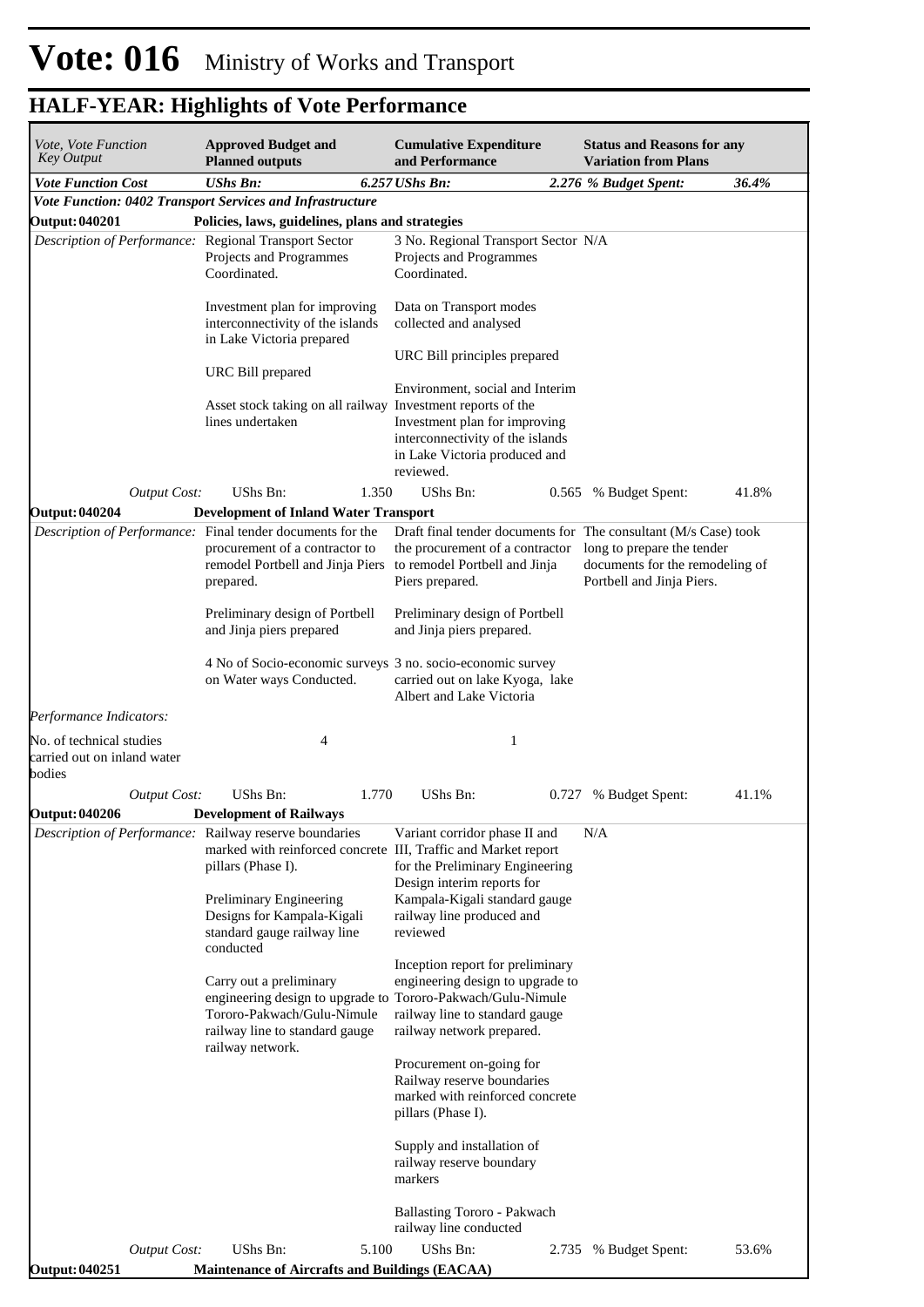| Vote, Vote Function<br><b>Key Output</b>             | <b>Approved Budget and</b><br><b>Planned outputs</b>                                                                                            | <b>Cumulative Expenditure</b><br>and Performance                                   | <b>Status and Reasons for any</b><br><b>Variation from Plans</b> |
|------------------------------------------------------|-------------------------------------------------------------------------------------------------------------------------------------------------|------------------------------------------------------------------------------------|------------------------------------------------------------------|
| Description of Performance: 7 air craft maintained   |                                                                                                                                                 | 4 air crafts maintained, serviced<br>and fueled                                    | Some students did not graduate<br>because the academy aircrafts  |
|                                                      | Civil aviation academy<br>operational                                                                                                           | Civil aviation academy<br>operational                                              | were done for maintenance                                        |
|                                                      | Ground School:<br>Pilot Courses 35, 36, 37, and 38 Due diligence for the<br>prepared and presented for CAA procurement of a Twin engine<br>exam | plane being undertaken                                                             |                                                                  |
|                                                      | Flight operations courses 24 and<br>long distance exams conducted<br>and graduation done                                                        | Pilot Courses 35, 36, 37 & 38<br>- 6 students Course 35<br>- 23 students Course 36 |                                                                  |
|                                                      | Flying School:<br>30 PPL course students<br>completed<br>15 CPL course students                                                                 | - 13 students Course 37<br>Ground School finalized and<br>school finals PPL done   |                                                                  |
|                                                      | completed<br>16 CPL course students<br>completed and graduated                                                                                  | Normal teaching for 18 students<br>Courses 37 and 38 up to CPL<br>level conducted  |                                                                  |
|                                                      | Engineering School C26<br>engineering students completed<br>and graduated                                                                       | Courses 35, 36 and 37 (42)<br>students) presented for CAA<br><b>PPL Exams</b>      |                                                                  |
|                                                      |                                                                                                                                                 | Flight Ops Course 24 final<br>exams conducted and 7 students<br>graduated          |                                                                  |
|                                                      |                                                                                                                                                 | Ten hour checks for 5 students<br>of Course 38 done                                |                                                                  |
|                                                      |                                                                                                                                                 | 5 students CAA PPL license<br>exam done                                            |                                                                  |
|                                                      |                                                                                                                                                 | 6 pilot students completed CPL<br>exam                                             |                                                                  |
|                                                      |                                                                                                                                                 | 19 students Instrument Rating<br>(IR) completed and graduated                      |                                                                  |
|                                                      |                                                                                                                                                 | Bid document prepared and<br>advertised. Procurement at<br>contract signing stage  |                                                                  |
|                                                      |                                                                                                                                                 | Normal teaching for C25 and<br>C <sub>26</sub> done                                |                                                                  |
|                                                      |                                                                                                                                                 | 5 students Course 25 attachment<br>to Wilson airport completed.                    |                                                                  |
|                                                      |                                                                                                                                                 | 8 ten hour checks done                                                             |                                                                  |
|                                                      |                                                                                                                                                 | 6 students completed PPL                                                           |                                                                  |
|                                                      |                                                                                                                                                 | 7 students completed CPL                                                           |                                                                  |
|                                                      |                                                                                                                                                 | 21 students instrument rating<br>(IR) completed and graduated                      |                                                                  |
|                                                      |                                                                                                                                                 | Engineering course No. 27 "A"<br>and "C" admitted                                  |                                                                  |
| Performance Indicators:<br>No of students passed out | 41                                                                                                                                              | 37                                                                                 |                                                                  |
| (graduated)<br>No of students enrolled in            | 28                                                                                                                                              | 27                                                                                 |                                                                  |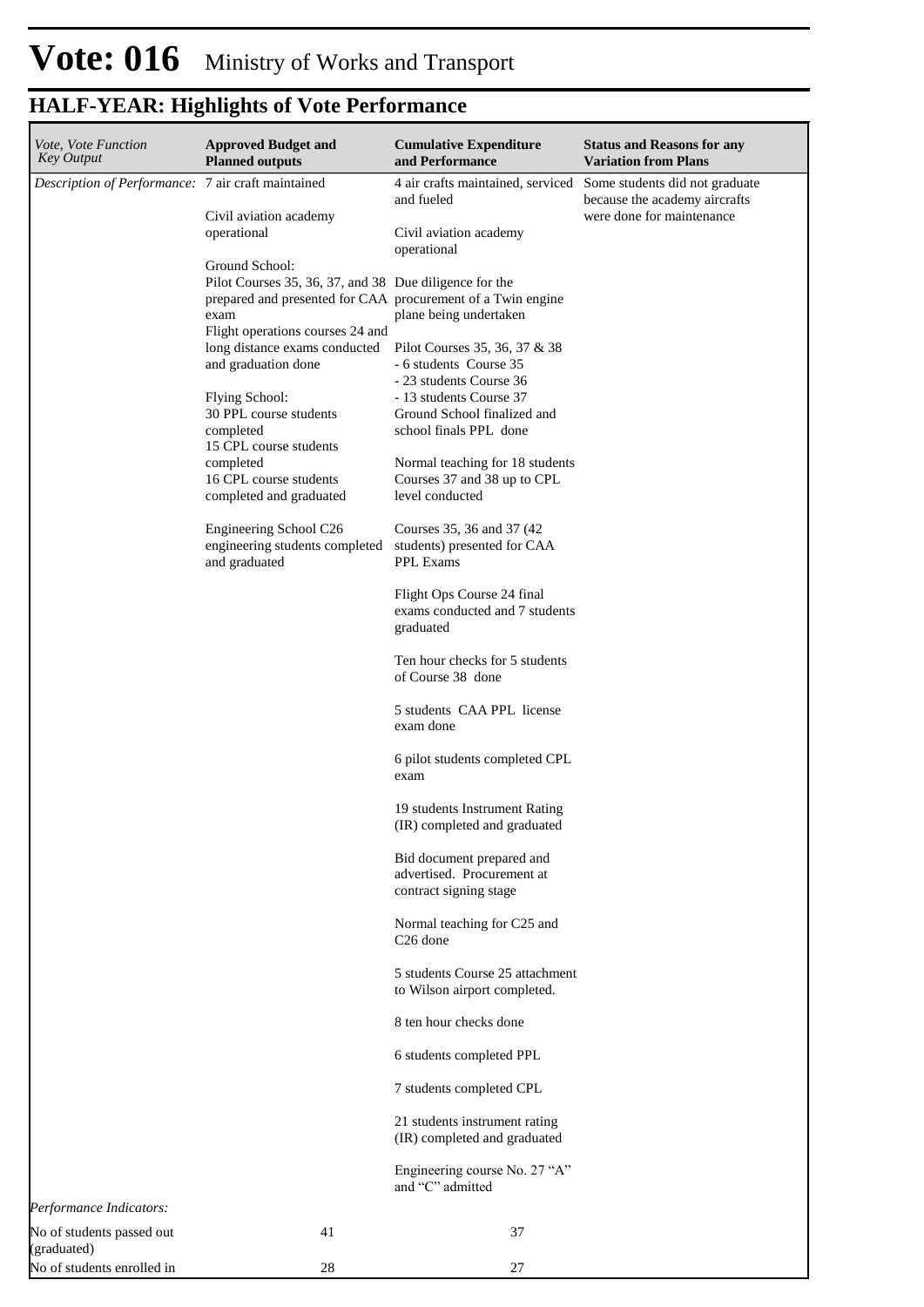| <i>Vote, Vote Function</i><br><b>Key Output</b>                             | <b>Approved Budget and</b><br><b>Planned outputs</b>                                                                                                                                           | <b>Cumulative Expenditure</b><br>and Performance                                                                                                                                                                                                                                                                                                                                                                 | <b>Status and Reasons for any</b><br><b>Variation from Plans</b>                                                                       |       |
|-----------------------------------------------------------------------------|------------------------------------------------------------------------------------------------------------------------------------------------------------------------------------------------|------------------------------------------------------------------------------------------------------------------------------------------------------------------------------------------------------------------------------------------------------------------------------------------------------------------------------------------------------------------------------------------------------------------|----------------------------------------------------------------------------------------------------------------------------------------|-------|
| <b>East African Civil Aviation</b>                                          |                                                                                                                                                                                                |                                                                                                                                                                                                                                                                                                                                                                                                                  |                                                                                                                                        |       |
| Academy                                                                     | UShs Bn:                                                                                                                                                                                       | 5.000<br>UShs Bn:                                                                                                                                                                                                                                                                                                                                                                                                |                                                                                                                                        | 64.9% |
| <b>Output Cost:</b><br><b>Output: 040252</b>                                | <b>Rehabilitation of Upcountry Aerodromes (CAA)</b>                                                                                                                                            | 3.244                                                                                                                                                                                                                                                                                                                                                                                                            | % Budget Spent:                                                                                                                        |       |
|                                                                             | Moroto, Lira, Tororo, Jinja,<br>and Gulu Aerodromes carried<br>out                                                                                                                             | Description of Performance: Maintenance and Operations of Maintenance and Operations of Delayed release of funds from<br>runaways, apron and taxiways at runaways, apron and taxiways at the Ministry<br>Arua, Pakuba, Masindi, Kidepo, Arua, Pakuba, Masindi, Kidepo,<br>Moroto, Lira, Tororo, Jinja,<br>Mbarara, Kisoro, Kasese, Soroti Mbarara, Kisoro, Kasese, Soroti<br>and Gulu Aerodromes carried<br>out. |                                                                                                                                        |       |
|                                                                             | Run way at Soroti rehabilitated                                                                                                                                                                | Evaluation of bid for the<br>rehabilitation of the runway at<br>Staff quarters at Jinja constructed Soroti completed. Awaiting<br>contract award                                                                                                                                                                                                                                                                 |                                                                                                                                        |       |
|                                                                             | Land compensation at Kasese<br>airport concluded.                                                                                                                                              | 15% Staff quarters at Jinja<br>constructed                                                                                                                                                                                                                                                                                                                                                                       |                                                                                                                                        |       |
|                                                                             | Diversion and Construction of a<br>community road from the<br>Kasese Airport land completed                                                                                                    | Aviation police units at Jinja<br>Airport completed.                                                                                                                                                                                                                                                                                                                                                             |                                                                                                                                        |       |
|                                                                             |                                                                                                                                                                                                | Report for compensation of<br>affected persons was approved<br>by the chief government valuer.<br>Payment to be effected in Q3.                                                                                                                                                                                                                                                                                  |                                                                                                                                        |       |
|                                                                             |                                                                                                                                                                                                | The request for approval of<br>extra works for the diversion<br>and Construction of a<br>community road from the<br>Kasese Airport land is before<br>CC for approval.                                                                                                                                                                                                                                            |                                                                                                                                        |       |
| <b>Output Cost:</b>                                                         | UShs Bn:                                                                                                                                                                                       | 3.650<br>UShs Bn:                                                                                                                                                                                                                                                                                                                                                                                                | 1.818 % Budget Spent:                                                                                                                  | 49.8% |
| <b>Output: 040281</b>                                                       | <b>Construction/Rehabilitation of Railway Infrastructure</b><br>Description of Performance: Construction of railway ICD at<br>Mukono railway station<br>completed and facility<br>commissioned | <b>ICD</b> contractor and Consultant<br>supervised<br>ICD contractor and Consultant's of works on the warehouse<br>reports and payment certificates                                                                                                                                                                                                                                                              | Substantial completion of ICD<br>works could not be achieved<br>due to delayed commencement<br>building which was occasioned           |       |
|                                                                             |                                                                                                                                                                                                | reviewed and approved<br>Compliance of ICD works to<br><b>Environmental Management</b><br>Plan monitored                                                                                                                                                                                                                                                                                                         | by a land dispute between the<br>Ministry and Mukono District.<br>Also, contractors performance<br>was affected by delayed<br>payments |       |
|                                                                             |                                                                                                                                                                                                | 86% of civil works completed                                                                                                                                                                                                                                                                                                                                                                                     |                                                                                                                                        |       |
| Performance Indicators:                                                     |                                                                                                                                                                                                |                                                                                                                                                                                                                                                                                                                                                                                                                  |                                                                                                                                        |       |
| Km of railway truck<br>rehabilitated                                        | 50                                                                                                                                                                                             | 05                                                                                                                                                                                                                                                                                                                                                                                                               |                                                                                                                                        |       |
| <b>Output Cost:</b>                                                         | UShs Bn:                                                                                                                                                                                       | 8.100<br>UShs Bn:                                                                                                                                                                                                                                                                                                                                                                                                | 0.162 % Budget Spent:                                                                                                                  | 2.0%  |
| <b>Vote Function Cost</b>                                                   | <b>UShs Bn:</b>                                                                                                                                                                                | 52.495 UShs Bn:                                                                                                                                                                                                                                                                                                                                                                                                  | 22.329 % Budget Spent:                                                                                                                 | 42.5% |
|                                                                             | Vote Function: 0403 Construction Standards and Quality Assurance                                                                                                                               |                                                                                                                                                                                                                                                                                                                                                                                                                  |                                                                                                                                        |       |
| Output: 040303<br>Description of Performance: 200 no. of materials testing, | quality control and research on<br>construction materials reports<br>produced.                                                                                                                 | Monitoring Compliance of Construction Standards and undertaking Research<br>150 no. of materials testing,<br>quality control and research on<br>construction materials reports<br>produced.                                                                                                                                                                                                                      | N/A                                                                                                                                    |       |
|                                                                             | reports prepared                                                                                                                                                                               | 5 No. geotechnical investigation 3 No. geotechnical investigation<br>service to stakeholders in the<br>construction industry provided                                                                                                                                                                                                                                                                            |                                                                                                                                        |       |
|                                                                             | Gender mainstreaming and                                                                                                                                                                       |                                                                                                                                                                                                                                                                                                                                                                                                                  |                                                                                                                                        |       |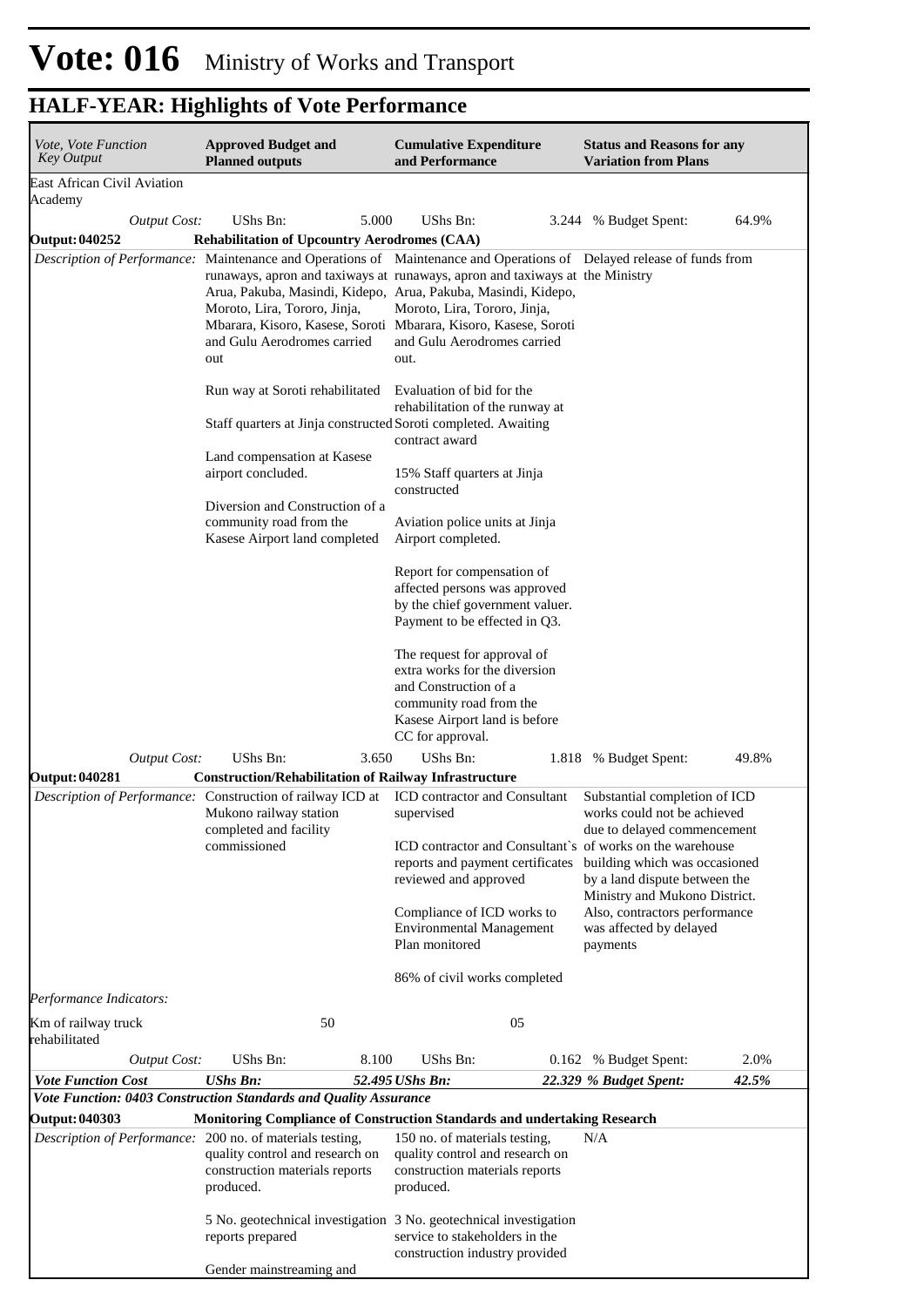| Vote, Vote Function<br><b>Key Output</b>                        | <b>Approved Budget and</b><br><b>Planned outputs</b>                                                                                             | <b>Cumulative Expenditure</b><br>and Performance                                                                                             | <b>Status and Reasons for any</b><br><b>Variation from Plans</b>                                                                |
|-----------------------------------------------------------------|--------------------------------------------------------------------------------------------------------------------------------------------------|----------------------------------------------------------------------------------------------------------------------------------------------|---------------------------------------------------------------------------------------------------------------------------------|
|                                                                 | compliance audits of in 8 No.<br>MDAs undertaken                                                                                                 | 6 No. gender mainstreaming and<br>compliance audits in MDAs<br>undertaken.                                                                   |                                                                                                                                 |
|                                                                 | Compliance to set engineering<br>standards in 40 No. MDAs<br>monitored                                                                           | 10 No. MDAs monitored on<br>compliance to set engineering.                                                                                   |                                                                                                                                 |
|                                                                 | Compliance to set<br>implementation methods on<br>UNRA 8 No. projects/programs                                                                   | 10 No. MDAs monitored on<br>compliance to set environment<br>standards in the roads subsector.                                               |                                                                                                                                 |
|                                                                 | Environmental compliance<br>audits of MDAs undertaken in<br>40 no. MDAs                                                                          | 2 No. Environment and social<br>impact assessment carried out<br>on Development of New                                                       |                                                                                                                                 |
|                                                                 | Pavement evaluations<br>undertaken (100 km)                                                                                                      | Kampala Port in Bukasa project<br>and the force account roads in<br>Mbarara.                                                                 |                                                                                                                                 |
|                                                                 | Compliance to set environment<br>standards in the roads subsector<br>in Uganda National Roads<br>Authority and 40 Local<br>Governments monitored | 10 No. MDAs monitored for<br>environmental compliance.<br>Specifications for the<br>Environmental compliance<br>monitoring equipment drafted |                                                                                                                                 |
|                                                                 | Environment and social impact<br>assessment reports on 5no.<br>Development projects prepared                                                     |                                                                                                                                              |                                                                                                                                 |
| Performance Indicators:                                         |                                                                                                                                                  |                                                                                                                                              |                                                                                                                                 |
| No. of standards compliance<br>audits conducted on LGs<br>roads | 40                                                                                                                                               | 1                                                                                                                                            |                                                                                                                                 |
| No. Of enviromental<br>compliance audits conducted              | 40                                                                                                                                               | 1                                                                                                                                            |                                                                                                                                 |
| <b>Output Cost:</b>                                             | UShs Bn:<br>2.560                                                                                                                                | <b>UShs Bn:</b><br>1.031                                                                                                                     | 40.3%<br>% Budget Spent:                                                                                                        |
| <b>Vote Function Cost</b>                                       | <b>UShs Bn:</b><br>Vote Function: 0404 District, Urban and Community Access Roads                                                                | 16.369 UShs Bn:                                                                                                                              | 43.8%<br>7.164 % Budget Spent:                                                                                                  |
| <b>Output: 040481</b>                                           |                                                                                                                                                  | Urban roads construction and rehabilitation (Bitumen standard)                                                                               |                                                                                                                                 |
|                                                                 | Description of Performance: 1.8 km of urban roads 55% project implementation<br>tarmacked under phase 3 at<br>NALI (Kyankwanzi)                  | progress on NALI<br>(Kyankwanzi) phase 2&3 roads<br>made. 1.78km road length                                                                 | Delays were experienced in<br>getting approval and clearance<br>from the CC for the supply of<br>the construction materials for |
|                                                                 | Construction of 8900 m2 of<br>stone pitched drainage channels<br>along NALI Estate roads in<br>Kyankwanzi.                                       | constructed up to the 1st<br>bitumen seal stage.<br>Cross culverts installed - 63m                                                           | the above works. The Draft<br>contracts were submitted to SG<br>for clearance in December 2014.                                 |
|                                                                 | 1 km of road tarmacked in<br>Ngora TC                                                                                                            | and side drainage channels<br>excavated along the NALI estate works, poor weather and<br>roads.                                              | Inadquate funding for the<br>breakdown of machinery                                                                             |
|                                                                 |                                                                                                                                                  | Survey & Design of Market<br>Street - (0.5km) in Ngora T.C<br>ongoing at 75% completion.                                                     |                                                                                                                                 |
| Performance Indicators:                                         |                                                                                                                                                  |                                                                                                                                              |                                                                                                                                 |
| No. Km of urban unpaved<br>roads maintained (Routine)*          | 2,600                                                                                                                                            | 548                                                                                                                                          |                                                                                                                                 |
| No. Km of urban unpaved<br>roads maintained (Periodic)*         | 250                                                                                                                                              | 68                                                                                                                                           |                                                                                                                                 |
| No. Km of urban paved<br>roads maintained (Routine)*            | 500                                                                                                                                              | 120                                                                                                                                          |                                                                                                                                 |
| No. Km of urban paved<br>roads maintained (Periodic)*           | 40                                                                                                                                               | 8                                                                                                                                            |                                                                                                                                 |
| Length of Urban roads<br>resealed.                              | 2.8                                                                                                                                              | $\boldsymbol{0}$                                                                                                                             |                                                                                                                                 |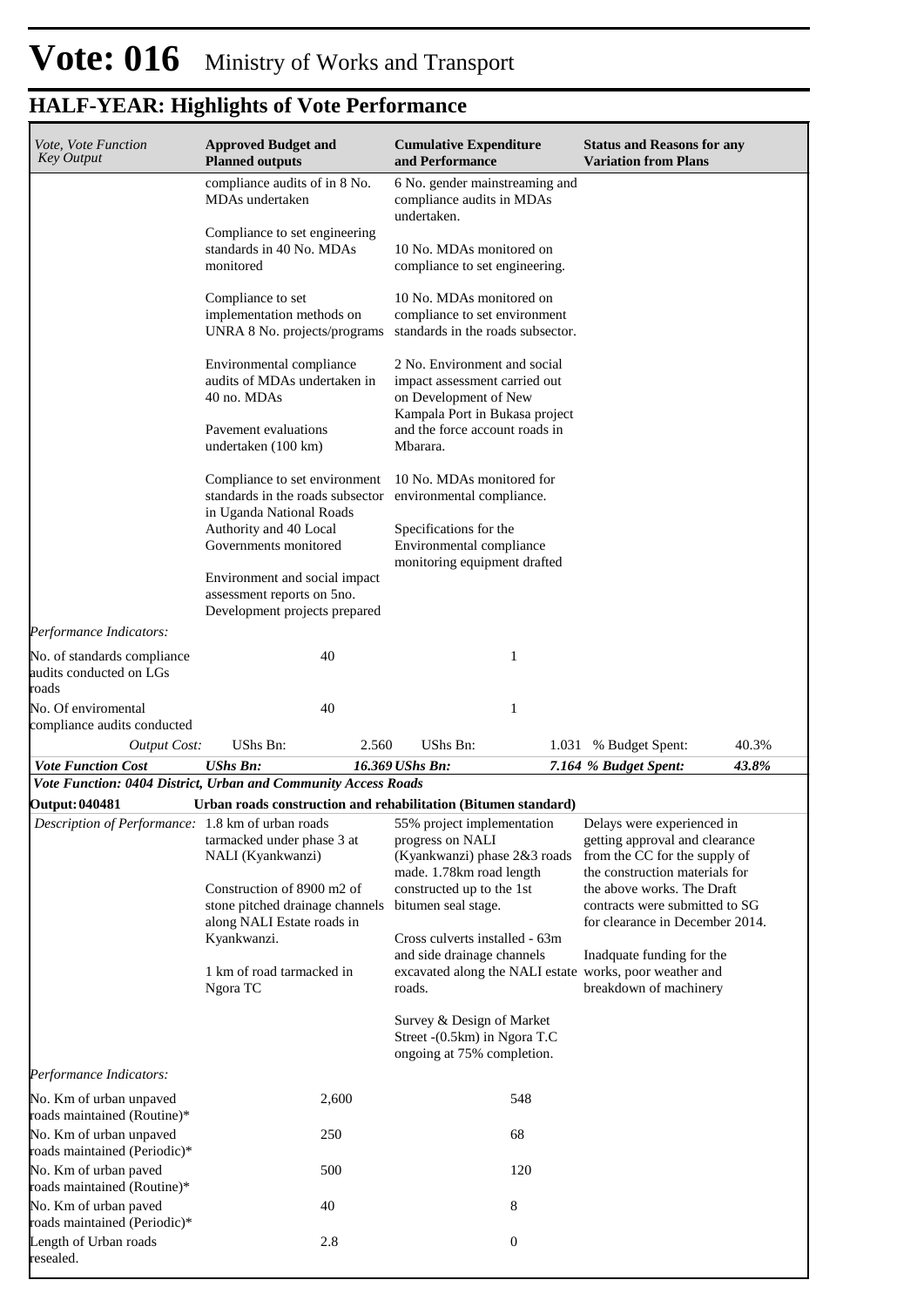| <i>Vote, Vote Function</i><br><b>Key Output</b>                      | <b>Approved Budget and</b><br><b>Planned outputs</b>                                       |       | <b>Cumulative Expenditure</b><br>and Performance                                                                                                                           |       | <b>Status and Reasons for any</b><br><b>Variation from Plans</b>                                                                                                   |       |
|----------------------------------------------------------------------|--------------------------------------------------------------------------------------------|-------|----------------------------------------------------------------------------------------------------------------------------------------------------------------------------|-------|--------------------------------------------------------------------------------------------------------------------------------------------------------------------|-------|
| <b>Output Cost:</b>                                                  | <b>UShs Bn:</b>                                                                            | 2.400 | UShs Bn:                                                                                                                                                                   | 1.319 | % Budget Spent:                                                                                                                                                    | 55.0% |
| <b>Vote Function Cost</b>                                            | <b>UShs Bn:</b>                                                                            |       | 19.109 UShs Bn:                                                                                                                                                            |       | 7.259 % Budget Spent:                                                                                                                                              | 38.0% |
| Vote Function: 0405 Mechanical Engineering Services                  |                                                                                            |       |                                                                                                                                                                            |       |                                                                                                                                                                    |       |
| <b>Output: 040503</b>                                                |                                                                                            |       | Mech Tech Advise rendered & govt vehicle inventory maintained.                                                                                                             |       |                                                                                                                                                                    |       |
| Description of Performance: 100% applications for driving            | test and certification processed.                                                          |       | 100% applications for driving<br>test and certification processed.                                                                                                         |       | There were delays in facilitating<br>technical officers to execute<br>some of the planned activities.                                                              |       |
|                                                                      | 100% of requests for vehicle<br>inspection and valuation<br>processed.                     |       | 90% of requests for vehicle<br>inspection and valuation<br>processed.                                                                                                      |       |                                                                                                                                                                    |       |
|                                                                      | Government vehicle registry<br>updated.                                                    |       | 25% of the Government vehicle<br>registry updated.                                                                                                                         |       |                                                                                                                                                                    |       |
| Performance Indicators:                                              |                                                                                            |       |                                                                                                                                                                            |       |                                                                                                                                                                    |       |
| % of Government vehicles<br>inspected against the total<br>Presented | 100                                                                                        |       | 100                                                                                                                                                                        |       |                                                                                                                                                                    |       |
| <b>Output Cost:</b>                                                  | UShs Bn:                                                                                   | 1.073 | UShs Bn:                                                                                                                                                                   |       | 0.377 % Budget Spent:                                                                                                                                              | 35.2% |
| Output: 040505                                                       |                                                                                            |       | Operation and Maintenance of MV Kalangala Ship and other delegated ferries                                                                                                 |       |                                                                                                                                                                    |       |
| Description of Performance: Average availability of MV               | Kalangala kept at 95% of the<br>planned operating time.                                    |       | MV Kalangala was not<br>operational during the period<br>under review.                                                                                                     |       | MV Kalangala is still docked in<br>Mwanza undegoing corrective<br>maintenance andsurvey and has<br>therefore not been operational.                                 |       |
|                                                                      | MV Kalangala's hull,<br>insured.                                                           |       | The contract for insurance of<br>machinery, passengers and crew MV Kalangala was signed.                                                                                   |       |                                                                                                                                                                    |       |
|                                                                      | MV Kalangala kept on Lloyds<br>Class.                                                      |       | Annual and intermediate survey<br>for MV Kalangala was carried<br>out by Lloyds EMEAl.                                                                                     |       |                                                                                                                                                                    |       |
|                                                                      | Landing sites at Nakiwogo<br>(Entebbe Mainland) and<br>Lutoboka (Kalangala)<br>redesigned. |       | Bids for the consultancy for<br>design of landing sites at<br>Nakiwogo (Entebbe Mainland)<br>and Lutoboka (Kalangala) were<br>approved, issued, received and<br>evaluated. |       |                                                                                                                                                                    |       |
| Performance Indicators:                                              |                                                                                            |       |                                                                                                                                                                            |       |                                                                                                                                                                    |       |
| % availability of the planned<br>operating time for MV<br>Kalangala  | 95                                                                                         |       | $\boldsymbol{0}$                                                                                                                                                           |       |                                                                                                                                                                    |       |
| <b>Output Cost:</b>                                                  | UShs Bn:                                                                                   | 4.551 | UShs Bn:                                                                                                                                                                   |       | 2.182 % Budget Spent:                                                                                                                                              | 48.0% |
| <b>Output: 040506</b>                                                | <b>Maintenance of the Government Protocol Fleet</b>                                        |       |                                                                                                                                                                            |       |                                                                                                                                                                    |       |
| Description of Performance: Average availability of the              | 80%.                                                                                       |       | Average availability of the<br>Government Protocol fleet kept Government Protocol was 48%.                                                                                 |       | Some of the Protocol vehicles<br>are undergoing service/repair at<br>the dealer workshop while the<br>procurement to have the others<br>repaired is still ongoing. |       |
| Performance Indicators:                                              |                                                                                            |       |                                                                                                                                                                            |       |                                                                                                                                                                    |       |
| % availability of Government<br>Protocol Fleet                       | 80                                                                                         |       | 60                                                                                                                                                                         |       |                                                                                                                                                                    |       |
| <b>Output Cost:</b>                                                  | UShs Bn:                                                                                   | 0.890 | UShs Bn:                                                                                                                                                                   |       | 0.194 % Budget Spent:                                                                                                                                              | 21.8% |
| <b>Vote Function Cost</b>                                            | <b>UShs Bn:</b>                                                                            |       | 17.768 UShs Bn:                                                                                                                                                            |       | 8.464 % Budget Spent:                                                                                                                                              | 47.6% |
| Vote Function: 0449 Policy, Planning and Support Services            |                                                                                            |       |                                                                                                                                                                            |       |                                                                                                                                                                    |       |
| <b>Vote Function Cost</b>                                            | <b>UShs Bn:</b>                                                                            |       | 10.294 UShs Bn:                                                                                                                                                            |       | 3.900 % Budget Spent:                                                                                                                                              | 37.9% |
| <b>Cost of Vote Services:</b>                                        | UShs Bn:                                                                                   |       | 122.291 UShs Bn:                                                                                                                                                           |       | 51.392 % Budget Spent:                                                                                                                                             | 42.0% |

*\* Excluding Taxes and Arrears*

The Ministry registered achievements in the following:

a) Final Report for the Development of Driver Training Manuals for drivers of motor cycles, Public Service Vehicles, and goods vehicles produced.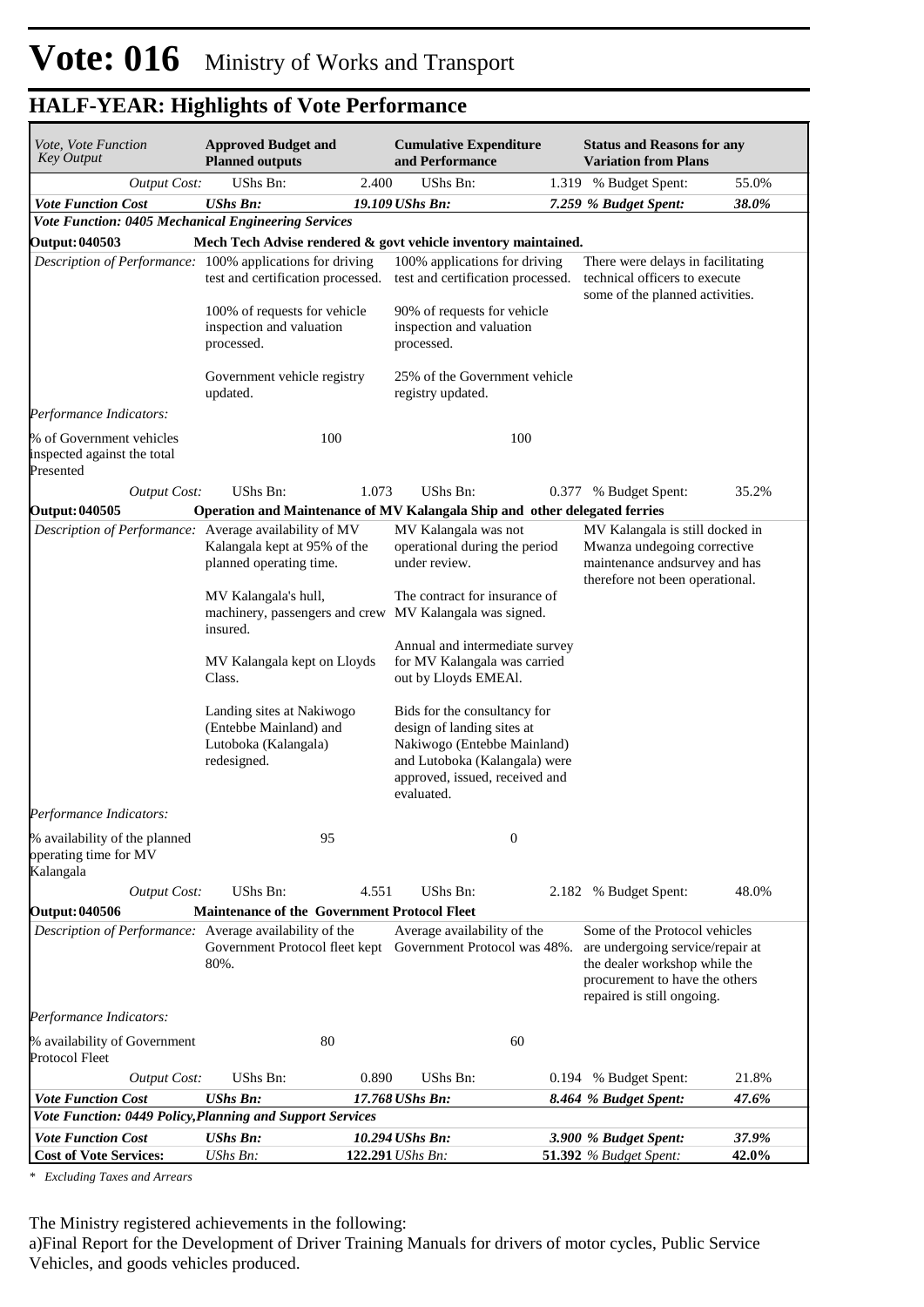# **Vote: 016** Ministry of Works and Transport

### **HALF-YEAR: Highlights of Vote Performance**

b)3 No. BASA signed with MOROCCO, BURUNDI and AUSTRALIA.

c) Environment, social and Interim Investment reports of the Investment plan for improving interconnectivity of the islands in Lake Victoria produced and reviewed.

d) Draft final tender documents for the procurement of a contractor to remodel Portbell and Jinja Piers prepared. e)Preliminary design of remodeling Portbell and Jinja piers prepared.

f)Inception report for preliminary engineering design to upgrade to Tororo-Pakwach/Gulu-Nimule railway line to standard gauge railway network prepared.

g) 86% of civil works at Railway ICD Mukono completed

h)Construction of OSBP facilities at Malaba substantially completed (97%); 62% at Busia; 70% at Mutukula; 85% at Mirama Hills and 5% at Katuna

i)Works for 3 nos Weigh-in-Motion Weighbridges at Malaba, Busia, and Mutukula border posts at 70% and 10% at Elegu

Actions to improve performance

a) In order to improve on performance, the Ministry envisages that once the following are achieved, positive results will be registered.

b) Operationalization of the Building Control Act. The Concept paper for the finalization of the Building Regulations, Codes and Guidelines approved by the Policy Committee.

c) Training of District Engineers from Local Governments that will be undertaken in quarter 3.

d) Continued implementation of Force Account

e) Draft Bill for establishment of National Road Safety Authority was submitted to the Cabinet Secretariat f) Final report for the detailed design for the BRT prepared

g) Operationalization of the railway ICD at Mukono railway station and OSBP facilities.

h) Ensuring modal shift from over dependency on road to railway through the design, construction and implementation of the standard gauge railway line.

#### **Table V2.2: Implementing Actions to Improve Vote Performance**

| <b>Planned Actions:</b>                                                                                             | <b>Actual Actions:</b>                                                                                              | <b>Reasons for Variation</b>                                                                                         |
|---------------------------------------------------------------------------------------------------------------------|---------------------------------------------------------------------------------------------------------------------|----------------------------------------------------------------------------------------------------------------------|
| Vote: 016 Ministry of Works and Transport                                                                           |                                                                                                                     |                                                                                                                      |
| Vote Function: 04 03 Construction Standards and Quality Assurance                                                   |                                                                                                                     |                                                                                                                      |
| Operationalise Building Control Act.                                                                                | Concept Paper for the operationalisation<br>of the Building Control Act prepared for<br>presentation to TMT.        | Awaiting approval of TMT                                                                                             |
| Vote Function: 04 04 District, Urban and Community Access Roads                                                     |                                                                                                                     |                                                                                                                      |
| Undertake capacity building of district<br>personnel through trainings and seminars.                                | Capacity building of district personnel<br>through trainings and seminars to be<br>undertaken in O2.                | Capacity building to be undertaken in Q2.                                                                            |
| Continue the implementation/supervision<br>of force account.                                                        | implementation/supervision of force<br>account continued.                                                           | Procurement of road construction<br>materials is in progress                                                         |
| 2.0 km of urban roads tarmacked in Kumi<br>and NALI (Kyankwanzi).                                                   | 15% project implementation progress on<br>NALI (Kyankwanzi) roads made                                              |                                                                                                                      |
| Vote: 016 Ministry of Works and Transport                                                                           |                                                                                                                     |                                                                                                                      |
| Vote Function: 04 03 Construction Standards and Quality Assurance                                                   |                                                                                                                     |                                                                                                                      |
| Monitor the implementation of the<br>Building Control Act.                                                          | Awaiting approval of the Building Control Awaiting approval of TMT<br>Act by TMT.                                   |                                                                                                                      |
| Vote: 016 Ministry of Works and Transport                                                                           |                                                                                                                     |                                                                                                                      |
| Vote Function: 04 01 Transport Regulation                                                                           |                                                                                                                     |                                                                                                                      |
| Draft Bill for establishment of National<br>Road Safety Authority finalized and<br>submitted to Cabinet Secretariat | Draft Bill for establishment of National<br>Road Safety Authority finalized and<br>submitted to Cabinet Secretariat | N/A                                                                                                                  |
| Axle control policy and strategy developed<br>and submitted to Cabinet                                              | Revalidated the Certificate of Financial<br>Implication for the Axle Load Policy.                                   | The meetings on harmonization are.<br>convened by the EAC. However a<br>consultant has been hired by the secretariat |
| EAC Vehicle Load Control Act<br>regulations formulated.                                                             | Axle load control operations<br>monitored and surveys carried out                                                   | and is collecting data for drafting of<br>regulations.                                                               |
| Monitoring and Evaluation framework<br>Axle Load Control developed                                                  |                                                                                                                     |                                                                                                                      |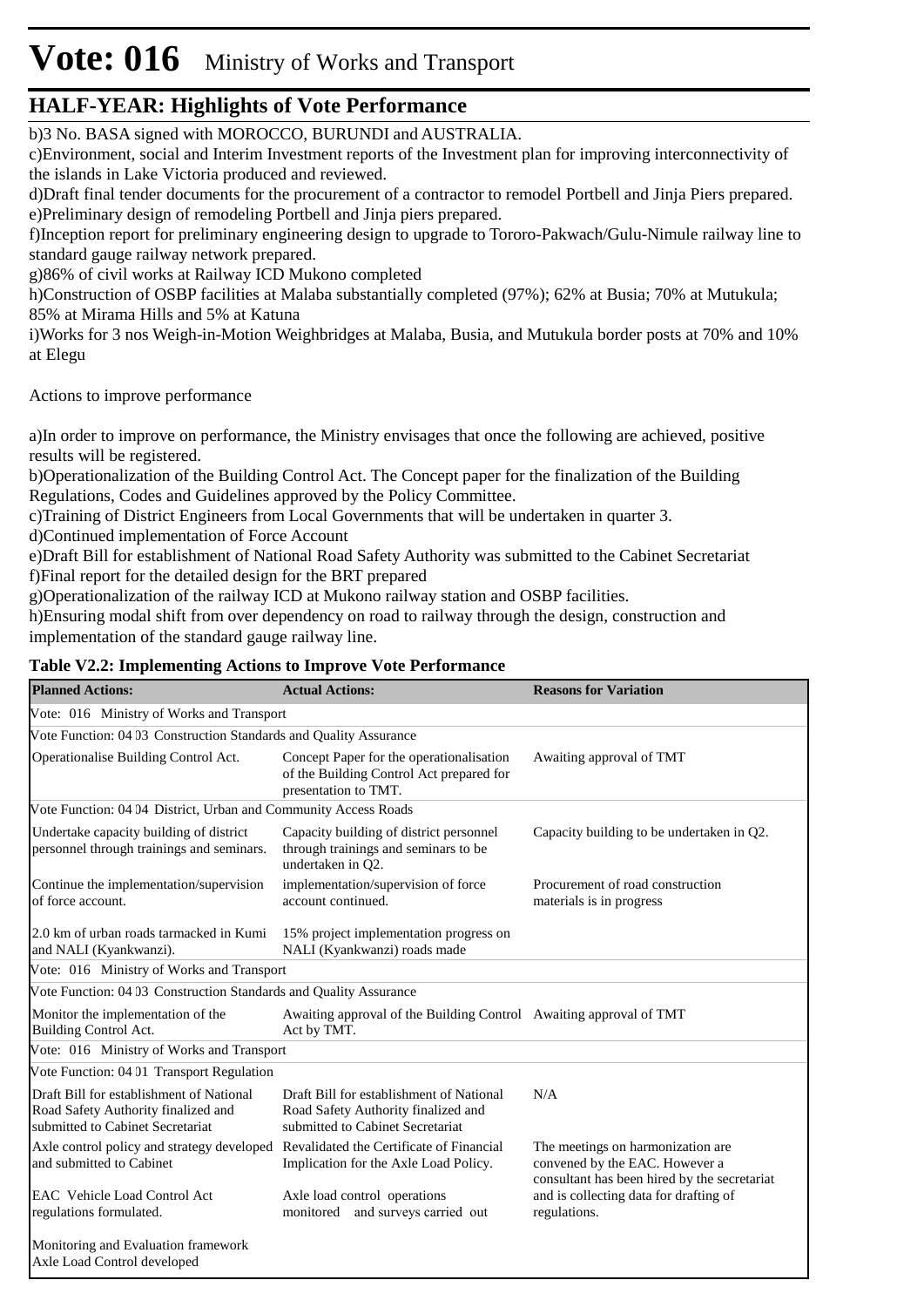| <b>Planned Actions:</b>                                                                         | <b>Actual Actions:</b>                                                       | <b>Reasons for Variation</b> |
|-------------------------------------------------------------------------------------------------|------------------------------------------------------------------------------|------------------------------|
| Inland Water Transport Policy and<br>Strategy prepared.                                         | <b>IWT</b> Legislation draft bills and regulations N/A<br>prepared           |                              |
| Maritime Administration established.                                                            | The Uganda Maritime profile is up-to-date.                                   |                              |
| Vote Function: 04 02 Transport Services and Infrastructure                                      |                                                                              |                              |
| Construction of railway ICD at Mukono<br>railway station completed and facility                 | ICD contractor and Consultant supervised N/A                                 |                              |
| commissioned.                                                                                   | ICD contractor and Consultant's<br>reports and payment certificates reviewed |                              |
| Preliminary Engineering Designs for<br>Kampala-Kigali standard gauge railway<br>line conducted. | and approved                                                                 |                              |
| Design for BRT in GKMA finalised                                                                | Final Report for the detailed design for the N/A<br><b>BRT</b> was submitted |                              |

### *V3: Details of Releases and Expenditure*

*This section provides a comprehensive summary of the outputs delivered by the Vote and further details of Vote expenditures by Vote Function and Expenditure Item.*

#### **Table V3.1: GoU Releases and Expenditure by Output\***

| <b>Billion Uganda Shillings</b>                                                         | <b>Approved</b> | <b>Released</b> | <b>Spent</b> | $%$ GoU       | $%$ GoU       | $%$ GoU      |  |
|-----------------------------------------------------------------------------------------|-----------------|-----------------|--------------|---------------|---------------|--------------|--|
|                                                                                         | <b>Budget</b>   |                 |              | <b>Budget</b> | <b>Budget</b> | Releases     |  |
|                                                                                         |                 |                 |              | Released      | <i>Spent</i>  | <b>Spent</b> |  |
| <b>VF:0401 Transport Regulation</b>                                                     | 6.26            | 2.81            | 2.28         | 44.9%         | 36.4%         | 81.1%        |  |
| Class: Outputs Provided                                                                 | 4.34            | 2.21            | 1.80         | 50.9%         | 41.5%         | 81.4%        |  |
| 040101 Policies, laws, guidelines, plans and strategies developed                       | 1.32            | 0.67            | 0.53         | 50.7%         | 40.3%         | 79.5%        |  |
| 040102 Road Safety Programmes Coordinated and Monitored                                 | 0.91            | 0.47            | 0.38         | 51.6%         | 42.0%         | 81.4%        |  |
| 040103 Public Service Vehicles & Inland water Transport vessels<br>Inspected & licensed | 1.64            | 0.87            | 0.71         | 52.9%         | 43.4%         | 82.0%        |  |
| 040104 Air Transport Programmes coordinated and Monitored                               | 0.38            | 0.16            | 0.14         | 42.7%         | 38.1%         | 89.2%        |  |
| 040105 Water and Rail Transport Programmes Coordinated and<br>Monitored                 | 0.09            | 0.04            | 0.03         | 46.2%         | 33.3%         | 72.1%        |  |
| Class: Outputs Funded                                                                   | 0.05            | 0.02            | 0.00         | 46.2%         | $0.0\%$       | $0.0\%$      |  |
| 040152 Contributions to IMO                                                             | 0.05            | 0.02            | 0.00         | 46.2%         | $0.0\%$       | $0.0\%$      |  |
| Class: Capital Purchases                                                                | 1.87            | 0.57            | 0.47         | 30.7%         | 25.5%         | 83.0%        |  |
| 040172 Government Buildings and Administrative Infrastructure                           | 0.79            | 0.00            | 0.00         | $0.0\%$       | $0.0\%$       | N/A          |  |
| 040176 Purchase of Office and ICT Equipment, including Software                         | 0.12            | 0.05            | 0.04         | 41.2%         | 29.4%         | 71.4%        |  |
| 040177 Purchase of Specialised Machinery & Equipment                                    | 0.92            | 0.51            | 0.40         | 54.9%         | 43.5%         | 79.2%        |  |
| 040178 Purchase of Office and Residential Furniture and Fittings                        | 0.03            | 0.02            | 0.04         | 55.6%         | 130.4%        | 234.8%       |  |
| 040179 Acquisition of Other Capital Assets                                              | 0.00            | 0.00            | 0.00         | $0.0\%$       | $0.0\%$       | N/A          |  |
| VF:0402 Transport Services and Infrastructure                                           | 30.99           | 15.60           | 13.19        | 50.3%         | 42.5%         | 84.5%        |  |
| Class: Outputs Provided                                                                 | 11.59           | 5.31            | 5.05         | 45.8%         | 43.6%         | 95.1%        |  |
| 040201 Policies, laws, guidelines, plans and strategies                                 | 1.35            | 0.62            | 0.56         | 45.6%         | 41.8%         | 91.7%        |  |
| 040202 Monitoring and Capacity Building                                                 | 2.27            | 1.00            | 0.88         | 44.1%         | 38.7%         | 87.6%        |  |
| 040204 Development of Inland Water Transport                                            | 1.77            | 0.74            | 0.73         | 41.8%         | 41.1%         | 98.2%        |  |
| 040206 Development of Railways                                                          | 5.10            | 2.77            | 2.73         | 54.2%         | 53.6%         | 98.9%        |  |
| 040207 Feasibility/Design Studies                                                       | 1.10            | 0.19            | 0.15         | 17.3%         | 13.6%         | 78.9%        |  |
| Class: Outputs Funded                                                                   | 9.65            | 5.56            | 5.06         | 57.6%         | 52.5%         | 91.0%        |  |
| 040251 Maintenance of Aircrafts and Buildings (EACAA)                                   | 5.00            | 3.24            | 3.24         | 64.9%         | 64.9%         | 100.0%       |  |
| 040252 Rehabilitation of Upcountry Aerodromes (CAA)                                     | 3.65            | 1.82            | 1.82         | 49.8%         | 49.8%         | 100.0%       |  |
| 040253 Institutional Support to URC                                                     | 1.00            | 0.50            | 0.00         | 50.0%         | $0.0\%$       | $0.0\%$      |  |
| Class: Capital Purchases                                                                | 9.76            | 4.73            | 3.07         | 48.5%         | 31.5%         | 64.9%        |  |
| 040271 Acquisition of Land by Government                                                | 0.15            | 0.06            | 0.06         | 37.7%         | 37.7%         | 99.9%        |  |
| 040276 Purchase of Office and ICT Equipment, including Software                         | 0.02            | 0.01            | 0.01         | 33.3%         | 33.3%         | 100.0%       |  |
| 040278 Purchase of Office and Residential Furniture and Fittings                        | 0.02            | 0.01            | 0.00         | 25.0%         | $0.0\%$       | $0.0\%$      |  |
| 040280 Construction/Rehabilitation of Inland Water Transport<br>Infrastructure          | 0.25            | 0.14            | 0.09         | 54.8%         | 35.0%         | 63.9%        |  |
| 040281 Construction/Rehabilitation of Railway Infrastructure                            | 1.10            | 0.20            | 0.16         | 18.4%         | 14.7%         | 80.0%        |  |
| 040283 Border Post Reahabilitation/Construction                                         | 8.22            | 4.32            | 2.76         | 52.6%         | 33.6%         | 63.8%        |  |
| VF:0403 Construction Standards and Quality Assurance                                    | 16.37           | 7.98            | 7.16         | 48.8%         | 43.8%         | 89.7%        |  |
| Class: Outputs Provided                                                                 | 10.62           | 5.01            | 4.25         | 47.2%         | 40.1%         | 84.9%        |  |
| 040301 Policies, laws, guidelines, plans and strategies                                 | 2.80            | 1.33            | 0.96         | 47.5%         | 34.2%         | 71.9%        |  |
| 040302 Management of Public Buildings                                                   | 0.44            | 0.17            | 0.11         | 38.8%         | 24.5%         | 63.2%        |  |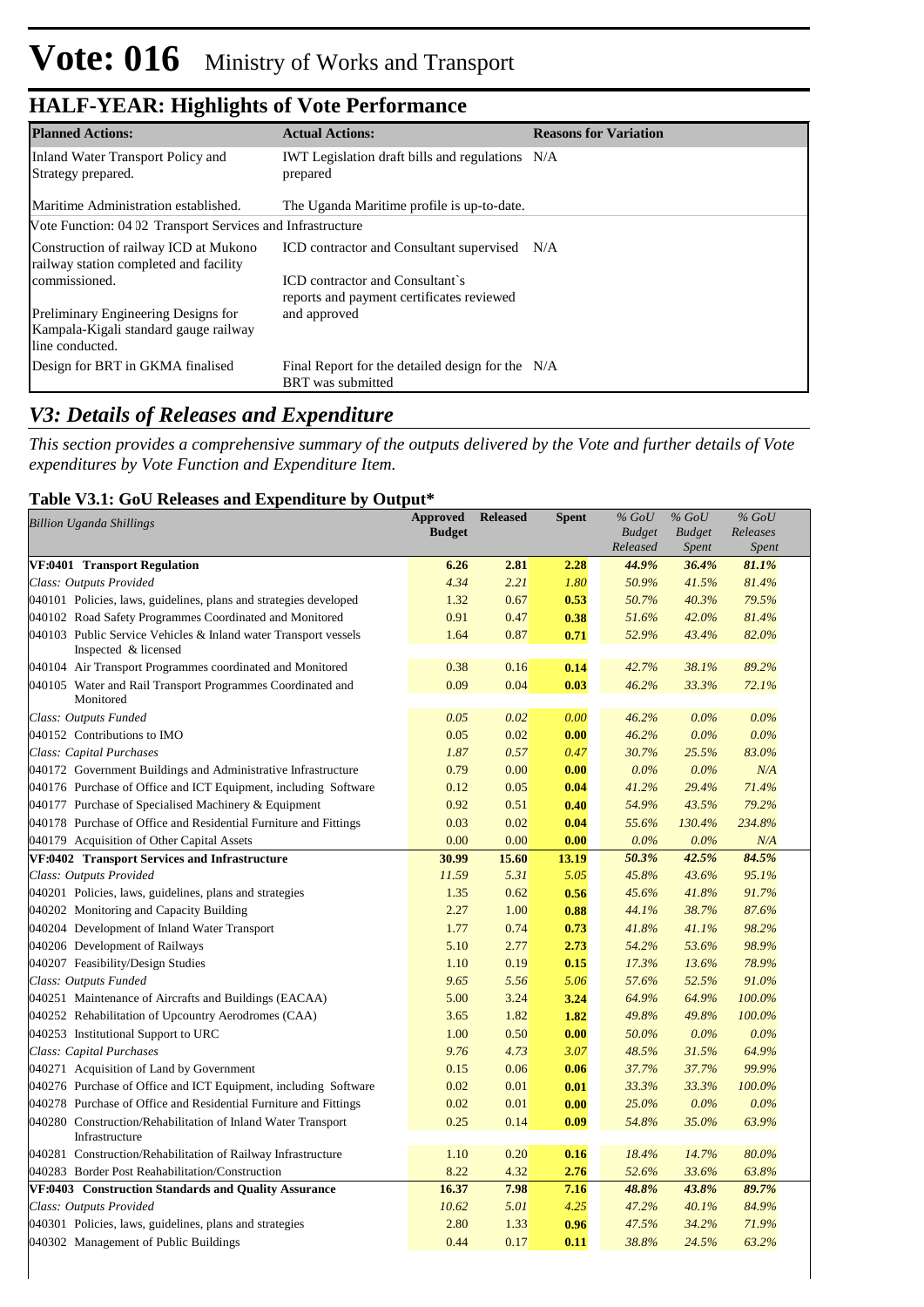| 040303 Monitoring Compliance of Construction Standards and<br>undertaking Research   | 2.56  | 1.20  | 1.03  | 46.9%  | 40.3%   | 85.9%     |  |
|--------------------------------------------------------------------------------------|-------|-------|-------|--------|---------|-----------|--|
| 040304 Monitoring and Capacity Building Support                                      | 4.80  | 2.31  | 2.15  | 48.0%  | 44.8%   | 93.4%     |  |
| 040306 Construction related accidents investigated                                   | 0.02  | 0.00  | 0.00  | 23.9%  | 23.9%   | 99.8%     |  |
| Class: Outputs Funded                                                                | 0.17  | 0.03  | 0.00  | 17.4%  | $3.0\%$ | 17.0%     |  |
| 040351 Registration of Engineers                                                     | 0.17  | 0.03  | 0.00  | 17.4%  | $3.0\%$ | 17.0%     |  |
| Class: Capital Purchases                                                             | 5.58  | 2.94  | 2.91  | 52.7%  | 52.1%   | 98.7%     |  |
| 040372 Government Buildings and Administrative Infrastructure                        | 1.24  | 0.40  | 0.40  | 32.4%  | 32.4%   | 100.0%    |  |
| 040373 Roads, Streets and Highways                                                   | 3.98  | 2.21  | 2.19  | 55.6%  | 54.9%   | 98.9%     |  |
| 040375 Purchase of Motor Vehicles and Other Transport Equipment                      | 0.30  | 0.30  | 0.30  | 100.0% | 100.0%  | 100.0%    |  |
| 040377 Purchase of Specialised Machinery & Equipment                                 | 0.06  | 0.03  | 0.02  | 50.0%  | 26.3%   | 52.5%     |  |
| VF:0404 District, Urban and Community Access Roads                                   | 17.44 | 7.88  | 7.26  | 45.2%  | 41.6%   | 92.1%     |  |
| Class: Outputs Provided                                                              | 5.66  | 2.56  | 2.17  | 45.2%  | 38.3%   | 84.9%     |  |
| 040402 Monitoring and capacity building support for district road works              | 5.66  | 2.56  | 2.17  | 45.2%  | 38.3%   | 84.9%     |  |
| Class: Capital Purchases                                                             | 11.78 | 5.32  | 5.09  | 45.2%  | 43.2%   | 95.6%     |  |
| 040471 Acquisition of Land by Government                                             | 0.01  | 0.01  | 0.00  | 50.0%  | 49.0%   | 98.0%     |  |
| 040473 Roads, Streets and Highways                                                   | 5.39  | 2.18  | 2.18  | 40.5%  | 40.5%   | 100.0%    |  |
| 040474 Major Bridges                                                                 | 2.70  | 1.42  | 1.42  | 52.8%  | 52.6%   | 99.6%     |  |
| 040475 Purchase of Motor Vehicles and Other Transport Equipment                      | 0.20  | 0.12  | 0.12  | 61.5%  | 61.5%   | 100.0%    |  |
| 040476 Purchase of Office and ICT Equipment, including Software                      | 0.48  | 0.24  | 0.02  | 49.5%  | 3.2%    | 6.4%      |  |
| 040477 Purchase of Specialised Machinery & Equipment                                 | 0.60  | 0.02  | 0.02  | 3.8%   | 3.8%    | 100.0%    |  |
| 040481 Urban roads construction and rehabilitation (Bitumen standard)                | 2.40  | 1.33  | 1.32  | 55.3%  | 55.0%   | 99.4%     |  |
| VF:0405 Mechanical Engineering Services                                              | 17.77 | 9.36  | 8.46  | 52.7%  | 47.6%   | 90.5%     |  |
| Class: Outputs Provided                                                              | 13.28 | 6.78  | 5.96  | 51.1%  | 44.9%   | 87.9%     |  |
| 040501 Policies, laws, guidelines, plans and strategies.                             | 0.53  | 0.20  | 0.11  | 38.0%  | 20.2%   | 53.2%     |  |
| 040502 Maintenance Services for Central and District Road Equipment.                 | 1.58  | 0.86  | 0.58  | 54.2%  | 36.6%   | 67.6%     |  |
| 040503 Mech Tech Advise rendered & govt vehicle inventory<br>maintained.             | 1.07  | 0.58  | 0.38  | 54.4%  | 35.2%   | 64.6%     |  |
| 040504 Machinery and Furniture Repair                                                | 4.66  | 2.56  | 2.53  | 55.0%  | 54.2%   | 98.5%     |  |
| 040505 Operation and Maintenance of MV Kalangala Ship and other<br>delegated ferries | 4.55  | 2.25  | 2.18  | 49.5%  | 48.0%   | 97.0%     |  |
| 040506 Maintenance of the Government Protocol Fleet                                  | 0.89  | 0.33  | 0.19  | 37.1%  | 21.8%   | 58.7%     |  |
| Class: Outputs Funded                                                                | 3.20  | 1.78  | 1.78  | 55.6%  | 55.6%   | 100.0%    |  |
| 040551 Transfers to Regional Mechanical Workshops                                    | 3.20  | 1.78  | 1.78  | 55.6%  | 55.6%   | 100.0%    |  |
| Class: Capital Purchases                                                             | 1.29  | 0.80  | 0.72  | 61.6%  | 56.0%   | 90.9%     |  |
| 040571 Acquisition of Land by Government                                             | 0.03  | 0.02  | 0.00  | 50.0%  | $0.0\%$ | $0.0\%$   |  |
| 040572 Government Buildings and Administrative Infrastructure                        | 0.97  | 0.54  | 0.54  | 55.6%  | 55.6%   | 100.0%    |  |
| 040575 Purchase of Motor Vehicles and Other Transport Equipment                      | 0.22  | 0.21  | 0.17  | 95.5%  | 75.4%   | 79.0%     |  |
| 040577 Purchase of Specialised Machinery & Equipment                                 | 0.07  | 0.03  | 0.02  | 44.9%  | 25.2%   | 56.2%     |  |
| VF:0449 Policy, Planning and Support Services                                        | 10.29 | 4.85  | 3.90  | 47.1%  | 37.9%   | 80.5%     |  |
| Class: Outputs Provided                                                              | 9.69  | 4.40  | 3.51  | 45.4%  | 36.3%   | 79.8%     |  |
| 044901 Policy, Laws, guidelines, plans and strategies                                | 1.31  | 0.58  | 0.39  | 44.2%  | 29.8%   | 67.3%     |  |
| 044902 Ministry Support Services and Communication strategy<br>implimented.          | 3.40  | 1.69  | 1.33  | 49.5%  | 39.2%   | 79.1%     |  |
| 044903 Ministerial and Top Management Services                                       | 0.65  | 0.27  | 0.25  | 41.2%  | 38.1%   | 92.5%     |  |
| 044904 Transport Data Collection Analysis and Storage                                | 0.48  | 0.26  | 0.23  | 54.7%  | 47.6%   | 87.2%     |  |
| 044905 Strengthening Sector Coordination, Planning & ICT                             | 0.98  | 0.47  | 0.40  | 48.1%  | 40.5%   | 84.1%     |  |
| 044906 Monitoring and Capacity Building Support                                      | 2.88  | 1.14  | 0.92  | 39.5%  | 32.0%   | 80.9%     |  |
| Class: Capital Purchases                                                             | 0.60  | 0.44  | 0.39  | 74.0%  | 64.4%   | 87.0%     |  |
| 044975 Purchase of Motor Vehicles and Other Transport Equipment                      | 0.20  | 0.17  | 0.17  | 83.3%  | 83.3%   | $100.0\%$ |  |
| 044976 Purchase of Office and ICT Equipment, including Software                      | 0.35  | 0.26  | 0.20  | 74.5%  | 58.0%   | 77.9%     |  |
| 044978 Purchase of Office and Residential Furniture and Fittings                     | 0.05  | 0.02  | 0.02  | 33.3%  | 33.3%   | 100.0%    |  |
| <b>Total For Vote</b>                                                                | 99.12 | 48.48 | 42.25 | 48.9%  | 42.6%   | 87.2%     |  |
|                                                                                      |       |       |       |        |         |           |  |

*\* Excluding Taxes and Arrears*

### **Table V3.2: 2015/16 GoU Expenditure by Item**

| <b>Billion Uganda Shillings</b>                           | Approved<br><b>Budget</b> | <b>Releases</b> | Expend-<br>iture | % Budged<br><b>Released</b> | % Budget<br><b>Spent</b> | %Releases<br><b>Spent</b> |
|-----------------------------------------------------------|---------------------------|-----------------|------------------|-----------------------------|--------------------------|---------------------------|
| <b>Output Class: Outputs Provided</b>                     | 55.19                     | 26.28           | 22.76            | 47.6%                       | 41.2%                    | 86.6%                     |
| 211101 General Staff Salaries                             | 5.95                      | 2.97            | 1.79             | 50.0%                       | 30.1%                    | 60.1%                     |
| 211102 Contract Staff Salaries (Incl. Casuals, Temporary) | 6.74                      | 3.37            | 3.26             | 50.0%                       | 48.3%                    | 96.6%                     |
| $ 211103$ Allowances                                      | 2.10                      | 1.05            | 1.01             | 49.9%                       | 48.3%                    | 96.8%                     |
| 212101 Social Security Contributions                      | 0.44                      | 0.16            | 0.13             | 36.3%                       | 28.5%                    | 78.5%                     |
| 213001 Medical expenses (To employees)                    | 0.04                      | 0.02            | 0.02             | 47.2%                       | 46.1%                    | 97.7%                     |
| 213002 Incapacity, death benefits and funeral expenses    | 0.28                      | 0.14            | 0.09             | 48.9%                       | 32.9%                    | 67.2%                     |
|                                                           |                           |                 |                  |                             |                          |                           |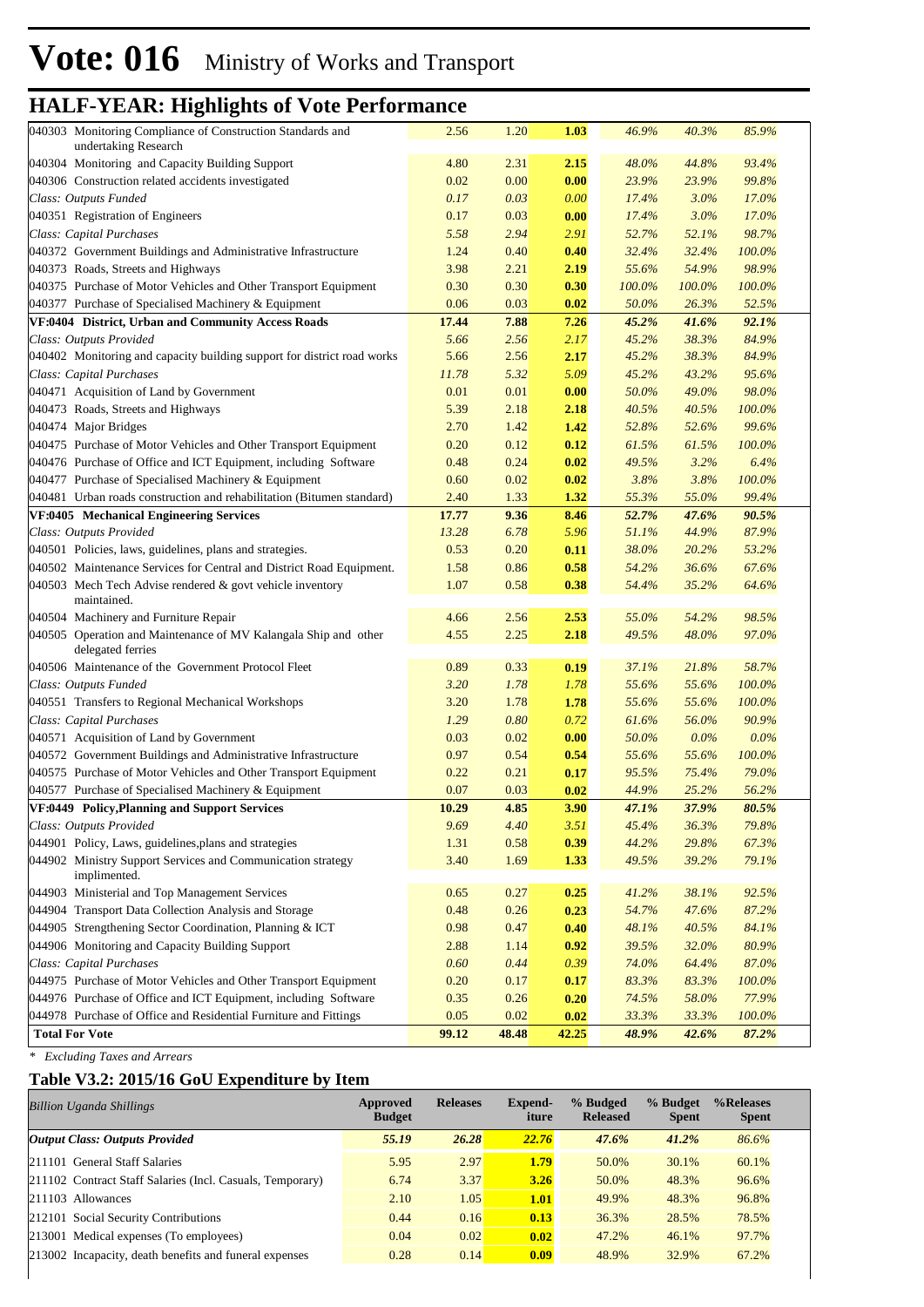| <b>Billion Uganda Shillings</b>                            | <b>Approved</b><br><b>Budget</b> | <b>Releases</b> | Expend-<br>iture | % Budged<br><b>Released</b> | % Budget<br><b>Spent</b> | %Releases<br><b>Spent</b> |
|------------------------------------------------------------|----------------------------------|-----------------|------------------|-----------------------------|--------------------------|---------------------------|
| 213004 Gratuity Expenses                                   | 0.06                             | 0.02            | 0.02             | 33.3%                       | 25.9%                    | 77.8%                     |
| 221001 Advertising and Public Relations                    | 0.70                             | 0.33            | 0.22             | 46.9%                       | 31.8%                    | 67.9%                     |
| 221002 Workshops and Seminars                              | 1.00                             | 0.48            | 0.34             | 47.8%                       | 33.8%                    | 70.6%                     |
| 221003 Staff Training                                      | 2.00                             | 0.84            | 0.69             | 41.8%                       | 34.5%                    | 82.4%                     |
| 221004 Recruitment Expenses                                | 0.03                             | 0.01            | 0.00             | 40.2%                       | 4.3%                     | 10.6%                     |
| 221005 Hire of Venue (chairs, projector, etc)              | 0.11                             | 0.05            | 0.05             | 50.0%                       | 42.1%                    | 84.0%                     |
| 221006 Commissions and related charges                     | 0.03                             | 0.01            | 0.01             | 46.2%                       | 45.1%                    | 97.7%                     |
| 221007 Books, Periodicals & Newspapers                     | 0.09                             | 0.05            | 0.03             | 54.1%                       | 38.4%                    | 71.1%                     |
| 221008 Computer supplies and Information Technology (IT    | 0.50                             | 0.24            | 0.14             | 47.6%                       | 27.3%                    | 57.5%                     |
| 221009 Welfare and Entertainment                           | 0.05                             | 0.02            | 0.02             | 42.1%                       | 39.5%                    | 93.6%                     |
| 221010 Special Meals and Drinks                            | 0.07                             | 0.04            | 0.04             | 51.7%                       | 51.7%                    | 100.0%                    |
| 221011 Printing, Stationery, Photocopying and Binding      | 1.53                             | 0.86            | 0.58             | 56.0%                       | 37.5%                    | 67.1%                     |
| 221012 Small Office Equipment                              | 0.25                             | 0.08            | 0.06             | 33.4%                       | 24.2%                    | 72.3%                     |
| 221014 Bank Charges and other Bank related costs           | 0.01                             | 0.00            | 0.00             | 0.0%                        | 0.0%                     | N/A                       |
| 221016 IFMS Recurrent costs                                | 0.02                             | 0.01            | 0.01             | 46.2%                       | 46.2%                    | 100.0%                    |
| 221017 Subscriptions                                       | 0.09                             | 0.04            | 0.02             | 44.4%                       | 18.9%                    | 42.5%                     |
| 221020 IPPS Recurrent Costs                                | 0.03                             | 0.01            | 0.01             | 33.3%                       | 33.3%                    | 100.0%                    |
| 222001 Telecommunications                                  | 0.32                             | 0.13            | 0.10             | 40.3%                       | 31.8%                    | 78.8%                     |
| 222002 Postage and Courier                                 | 0.04                             | 0.02            | 0.01             | 51.5%                       | 29.7%                    | 57.8%                     |
| 222003 Information and communications technology (ICT)     | 0.11                             | 0.05            | 0.03             | 44.5%                       | 26.3%                    | 59.2%                     |
| 223001 Property Expenses                                   | 0.01                             | 0.00            | 0.00             | 46.2%                       | 0.0%                     | 0.0%                      |
| 223004 Guard and Security services                         | 0.68                             | 0.26            | 0.17             | 37.9%                       | 25.7%                    | 67.8%                     |
| 223005 Electricity                                         | 0.22                             | 0.11            | 0.10             | 47.7%                       | 46.5%                    | 97.5%                     |
| 223006 Water                                               | 0.28                             | 0.11            | 0.10             | 39.9%                       | 36.5%                    | 91.6%                     |
| 223007 Other Utilities- (fuel, gas, firewood, charcoal)    | 0.09                             | 0.04            | 0.04             | 46.3%                       | 41.4%                    | 89.4%                     |
| 224004 Cleaning and Sanitation                             | 0.02                             | 0.01            | 0.01             | 46.2%                       | 46.2%                    | 100.0%                    |
| 224005 Uniforms, Beddings and Protective Gear              | 0.09                             | 0.04            | 0.02             | 48.0%                       | 23.5%                    | 49.0%                     |
| 224006 Agricultural Supplies                               | 0.31                             | 0.10            | 0.06             | 33.3%                       | 20.2%                    | 60.6%                     |
| 225001 Consultancy Services- Short term                    | 11.62                            | 5.63            | 5.39             | 48.5%                       | 46.3%                    | 95.6%                     |
| 225002 Consultancy Services-Long-term                      | 7.58                             | 3.46            | 3.25             | 45.6%                       | 42.8%                    | 94.0%                     |
| 225003 Taxes on (Professional) Services                    | 0.06                             | 0.03            | 0.00             | 51.5%                       | 0.0%                     | 0.0%                      |
| 226001 Insurances                                          | 0.03                             | 0.02            | 0.02             | 53.3%                       | 53.3%                    | 100.0%                    |
| 227001 Travel inland                                       | 2.53                             | 1.25            | <b>1.21</b>      | 49.3%                       | 48.0%                    | 97.4%                     |
| 227002 Travel abroad                                       | 0.98                             | 0.48            | 0.47             | 49.3%                       | 48.0%                    | 97.3%                     |
| 227003 Carriage, Haulage, Freight and transport hire       | 0.03                             | 0.01            | 0.01             | 46.2%                       | 41.8%                    | 90.4%                     |
| 227004 Fuel, Lubricants and Oils                           | 4.34                             | 1.96            | <b>1.96</b>      | 45.3%                       | 45.3%                    | 100.0%                    |
| 228001 Maintenance - Civil                                 | 0.12                             | 0.06            | 0.06             | 49.0%                       | 49.0%                    | 100.0%                    |
| 228002 Maintenance - Vehicles                              | 1.31                             | 0.59            | 0.35             | 45.2%                       | 26.8%                    | 59.3%                     |
| 228003 Maintenance – Machinery, Equipment & Furniture      | 0.75                             | 0.33            | 0.18             | 43.8%                       | 24.4%                    | 55.8%                     |
| 228004 Maintenance - Other                                 | 1.59                             | 0.81            | 0.69             | 50.6%                       | 43.4%                    | 85.9%                     |
| <b>Output Class: Interest</b>                              | 13.06                            | 7.39            | 6.84             | 56.6%                       | 52.4%                    | 92.6%                     |
| 252001 Subsidies to private enterprises                    | 0.11                             | 0.00            | 0.00             | 0.0%                        | 0.0%                     | $\rm N/A$                 |
| 262201 Contributions to International Organisations (Capit | 0.07                             | 0.03            | 0.00             | 47.1%                       | 0.0%                     | 0.0%                      |
| 263104 Transfers to other govt. Units (Current)            | 9.20                             | 5.31            | 4.81             | 57.7%                       | 52.3%                    | 90.6%                     |
| 264101 Contributions to Autonomous Institutions            | 0.02                             | 0.01            | 0.00             | 50.0%                       | 24.8%                    | 49.7%                     |
| 264201 Contributions to Autonomous Institutions            | 0.48                             | 0.26            | 0.25             | 55.1%                       | 52.6%                    | 95.5%                     |
| 321423 Conditional transfers to feeder roads maintenance w | 3.20                             | 1.78            | 1.78             | 55.6%                       | 55.6%                    | 100.0%                    |
| <b>Output Class: Capital Purchases</b>                     | 30.93                            | 14.84           | 12.65            | 48.0%                       | 40.9%                    | 85.2%                     |
| 231001 Non Residential buildings (Depreciation)            | 2.15                             | 0.94            | 0.94             | 43.8%                       | 43.8%                    | 100.0%                    |
| 231003 Roads and bridges (Depreciation)                    | 13.66                            | 6.77            | 6.74             | 49.6%                       | 49.3%                    | 99.5%                     |
| 231004 Transport equipment                                 | 0.92                             | 0.80            | 0.76             | 86.9%                       | 82.1%                    | 94.5%                     |
| 231005 Machinery and equipment                             | 2.62                             | 1.14            | 0.72             | 43.7%                       | 27.4%                    | 62.7%                     |
| 231006 Furniture and fittings (Depreciation)               | 0.30                             | 0.15            | 0.13             | 49.7%                       | 42.4%                    | 85.3%                     |
| 281501 Environment Impact Assessment for Capital Works     | 0.19                             | 0.07            | 0.04             | 36.6%                       | 22.1%                    | 60.3%                     |
| 281503 Engineering and Design Studies & Plans for capital  | 0.32                             | 0.13            | 0.10             | 40.2%                       | 33.2%                    | 82.7%                     |
| 281504 Monitoring, Supervision & Appraisal of capital wor  | 0.43                             | 0.22            | 0.21             | 50.1%                       | 48.6%                    | 96.9%                     |
| 311101 Land                                                | 0.16                             | 0.06            | 0.04             | 37.5%                       | 28.1%                    | 74.8%                     |
| 312104 Other Structures                                    | 9.03                             | 4.32            | 2.75             | 47.8%                       | 30.5%                    | 63.8%                     |
| 312204 Taxes on Machinery, Furniture & Vehicles            | 0.06                             | 0.03            | 0.00             | 50.0%                       | 0.0%                     | 0.0%                      |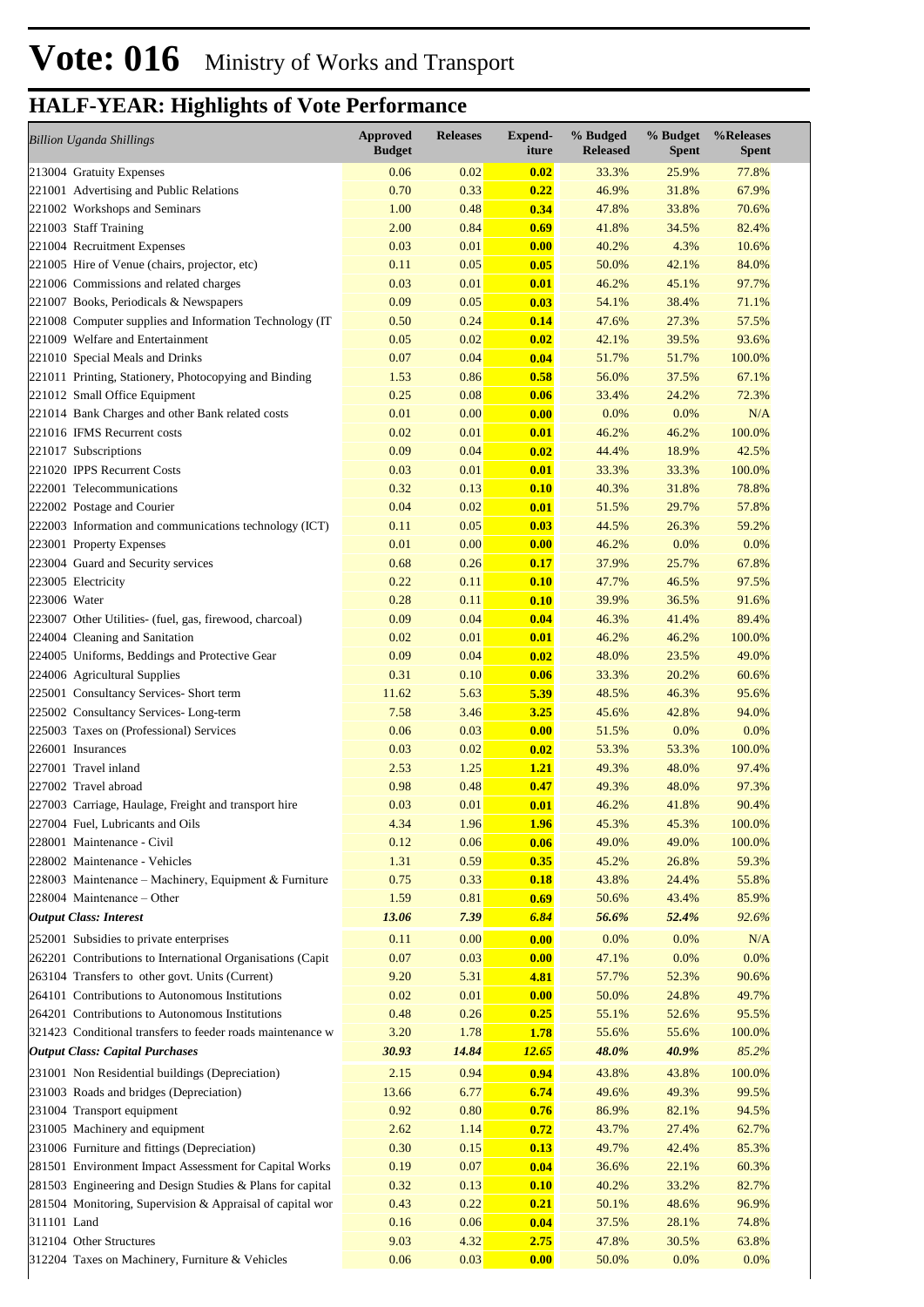| <b>Billion Uganda Shillings</b>           | Approved<br><b>Budget</b> | <b>Releases</b> | <b>Expend-</b><br>iture | % Budged<br><b>Released</b> | % Budget<br><b>Spent</b> | %Releases<br><b>Spent</b> |  |
|-------------------------------------------|---------------------------|-----------------|-------------------------|-----------------------------|--------------------------|---------------------------|--|
| 314101 Petroleum Products                 | 0.39                      | 0.21            | 0.21                    | 53.8%                       | 53.8%                    | 100.0%                    |  |
| 314201 Materials and supplies             | 0.70                      | 0.00            | 0.00                    | $0.0\%$                     | 0.0%                     | N/A                       |  |
| <b>Output Class: Arrears</b>              | 0.01                      | 0.01            | 0.00                    | 75.0%                       | 2.4%                     | 3.2%                      |  |
| 321614 Electricity arrears (Budgeting)    | 0.01                      | 0.01            | 0.00                    | 75.0%                       | 2.4%                     | 3.2%                      |  |
| <b>Grand Total:</b>                       | 99.20                     | 48.52           | 42.25                   | 48.9%                       | 42.6%                    | 87.1%                     |  |
| <b>Total Excluding Taxes and Arrears:</b> | 99.12                     | 48.48           | 42.25                   | 48.9%                       | 42.6%                    | 87.2%                     |  |

#### **Table V3.3: GoU Releases and Expenditure by Project and Programme\***

|      | <b>Billion Uganda Shillings</b>                      | <b>Approved</b><br><b>Budget</b> | <b>Released</b> | <b>Spent</b> | $%$ GoU<br><b>Budget</b><br>Released | $%$ GoU<br><b>Budget</b><br><i>Spent</i> | $%$ GoU<br>Releases<br>Spent |  |
|------|------------------------------------------------------|----------------------------------|-----------------|--------------|--------------------------------------|------------------------------------------|------------------------------|--|
|      | VF:0401 Transport Regulation                         | 6.26                             | 2.81            | 2.28         | 44.9%                                | 36.4%                                    | 81.1%                        |  |
|      | <b>Recurrent Programmes</b>                          |                                  |                 |              |                                      |                                          |                              |  |
| 07   | <b>Transport Regulation</b>                          | 2.98                             | 1.58            | 1.29         | 52.9%                                | 43.3%                                    | 81.8%                        |  |
|      | <b>Development Projects</b>                          |                                  |                 |              |                                      |                                          |                              |  |
|      | 0902 Axle Load Control                               | 0.00                             | 0.00            | 0.00         | N/A                                  | N/A                                      | N/A                          |  |
| 1048 | Motor Vehicle Inspection Services                    | 0.00                             | 0.00            | 0.03         | N/A                                  | N/A                                      | N/A                          |  |
| 1095 | National Air Transport Facilitation Project          | 0.00                             | 0.00            | 0.00         | N/A                                  | N/A                                      | N/A                          |  |
| 1096 | Support to Computerised Driving Permits              | 3.28                             | 1.23            | 0.96         | 37.5%                                | 29.2%                                    | 77.8%                        |  |
|      | VF:0402 Transport Services and Infrastructure        | 30.99                            | 15.60           | 13.19        | 50.3%                                | 42.5%                                    | 84.5%                        |  |
|      | <b>Recurrent Programmes</b>                          |                                  |                 |              |                                      |                                          |                              |  |
| 11   | Transport Infrastructure and Services                | 4.62                             | 2.18            | 1.53         | 47.2%                                | 33.2%                                    | 70.4%                        |  |
|      | <b>Development Projects</b>                          |                                  |                 |              |                                      |                                          |                              |  |
|      | 0042 Institutional Support to URC                    | 0.00                             | 0.00            | 0.00         | N/A                                  | N/A                                      | N/A                          |  |
| 0271 | Development of inland water transport                | 1.30                             | 0.46            | 0.45         | 35.1%                                | 34.3%                                    | 97.6%                        |  |
| 0297 | National Transport Master Plan                       | 0.00                             | 0.00            | 0.00         | N/A                                  | N/A                                      | N/A                          |  |
| 0951 | East African Trade and Transportation Facilitation   | 8.91                             | 4.62            | 3.00         | 51.9%                                | 33.7%                                    | 65.0%                        |  |
| 1047 | Rehabilitation and Development of Upcountry Aerodr   | 2.30                             | 1.09            | 1.09         | 47.3%                                | 47.3%                                    | 99.9%                        |  |
| 1049 | Kampala-Kasese Railway Line Project                  | 1.25                             | 0.58            | 0.56         | 46.4%                                | 44.5%                                    | 95.9%                        |  |
| 1051 | New Ferry to replace Kabalega - Opening Southern R   | 2.00                             | 0.76            | 0.75         | 38.0%                                | 37.3%                                    | 98.2%                        |  |
| 1052 | Rehabilitation and re-equipping of EACAA - Soroti    | 4.20                             | 2.80            | 2.80         | 66.7%                                | 66.7%                                    | 100.0%                       |  |
| 1097 | New Standard Gauge Railway Line                      | 5.62                             | 2.69            | 2.64         | 47.9%                                | 46.9%                                    | 98.0%                        |  |
| 1126 | Institutional Support to URC                         | 0.00                             | 0.00            | 0.00         | N/A                                  | N/A                                      | N/A                          |  |
| 1159 | Kasese airport devt project-KADP                     | 0.50                             | 0.27            | 0.27         | 53.2%                                | 53.2%                                    | 100.0%                       |  |
| 1284 | Development of new Kampala Port in Bukasa            | 0.30                             | 0.16            | 0.11         | 54.5%                                | 36.9%                                    | 67.7%                        |  |
|      | VF:0403 Construction Standards and Quality Assurance | 16.37                            | 7.98            | 7.16         | 48.8%                                | 43.8%                                    | 89.7%                        |  |
|      | <b>Recurrent Programmes</b>                          |                                  |                 |              |                                      |                                          |                              |  |
| 12   | Roads and Bridges                                    | 3.34                             | 1.55            | 1.39         | 46.3%                                | 41.5%                                    | 89.4%                        |  |
| 14   | <b>Construction Standards</b>                        | 4.38                             | 2.05            | 1.66         | 46.8%                                | 37.8%                                    | 80.7%                        |  |
| 15   | <b>Public Structures</b>                             | 2.14                             | 0.98            | 0.83         | 45.5%                                | 38.6%                                    | 84.7%                        |  |
|      | <b>Development Projects</b>                          |                                  |                 |              |                                      |                                          |                              |  |
| 0270 | Development & Strengthening Quality Management       | 0.00                             | 0.00            | 0.00         | N/A                                  | N/A                                      | N/A                          |  |
| 0304 | Upcountry stations rehabilitation                    | 0.00                             | 0.00            | 0.00         | N/A                                  | N/A                                      | N/A                          |  |
| 0936 | Redevelopment of State House at Entebbe              | 0.78                             | 0.25            | 0.21         | 32.4%                                | 27.3%                                    | 84.1%                        |  |
| 0965 | Redevelopment of Kyabazinga's Palace at Igenge       | 0.00                             | 0.00            | 0.00         | N/A                                  | N/A                                      | N/A                          |  |
| 0966 | Late Gen. Tito Okello's residence                    | 0.00                             | 0.00            | 0.00         | N/A                                  | N/A                                      | N/A                          |  |
| 0967 | General Constrn & Rehab Works                        | 0.62                             | 0.21            | 0.20         | 33.3%                                | 32.9%                                    | 98.8%                        |  |
| 1045 | Interconnectivity Project                            | 5.10                             | 2.95            | 2.88         | 57.8%                                | 56.4%                                    | 97.7%                        |  |
| 1061 | <b>Construction of Government Office Blocks</b>      | 0.00                             | 0.00            | 0.00         | N/A                                  | N/A                                      | N/A                          |  |
| 1098 | Roads in Oil Prospecting Areas                       | 0.00                             | 0.00            | 0.00         | N/A                                  | N/A                                      | N/A                          |  |
| 1173 | Construction of MoWT Headquarters Building           | 0.00                             | 0.00            | 0.00         | N/A                                  | N/A                                      | N/A                          |  |
|      | VF:0404 District, Urban and Community Access Roads   | 17.44                            | 7.88            | 7.26         | 45.2%                                | 41.6%                                    | 92.1%                        |  |
|      | <b>Development Projects</b>                          |                                  |                 |              |                                      |                                          |                              |  |
| 0261 | District Road Network feeder roads                   | 0.00                             | 0.00            | 0.00         | N/A                                  | N/A                                      | N/A                          |  |
| 0262 | District Road Network/Gravel roads                   | $0.00\,$                         | 0.00            | 0.00         | N/A                                  | N/A                                      | N/A                          |  |
| 0263 | District Road Network/Labour based                   | 0.00                             | 0.00            | 0.00         | N/A                                  | N/A                                      | N/A                          |  |
| 0264 | AAMP Rehab. District Roads/ADF                       | $0.00\,$                         | 0.00            | 0.00         | N/A                                  | N/A                                      | N/A                          |  |
| 0269 | <b>Construction of Selected Bridges</b>              | 3.00                             | 1.60            | 1.58         | 53.2%                                | 52.5%                                    | 98.7%                        |  |
| 0274 | Feeder Roads Rehab Northern Uganda                   | $0.00\,$                         | 0.00            | 0.00         | N/A                                  | N/A                                      | N/A                          |  |
| 0306 | Urban Roads Re-sealing                               | 4.00                             | 1.83            | 1.71         | 45.7%                                | 42.7%                                    | 93.5%                        |  |
| 0307 | Rehab. Of Districts Roads                            | 2.70                             | 0.95            | 0.95         | 35.1%                                | 35.0%                                    | 99.9%                        |  |
| 0417 | Regravelling of District roads (Stabex)              | 0.00                             | 0.00            | 0.00         | N/A                                  | N/A                                      | N/A                          |  |
| 0995 | Community Agriculture Infrastructre improvement      | 0.00                             | 0.00            | 0.00         | N/A                                  | N/A                                      | N/A                          |  |